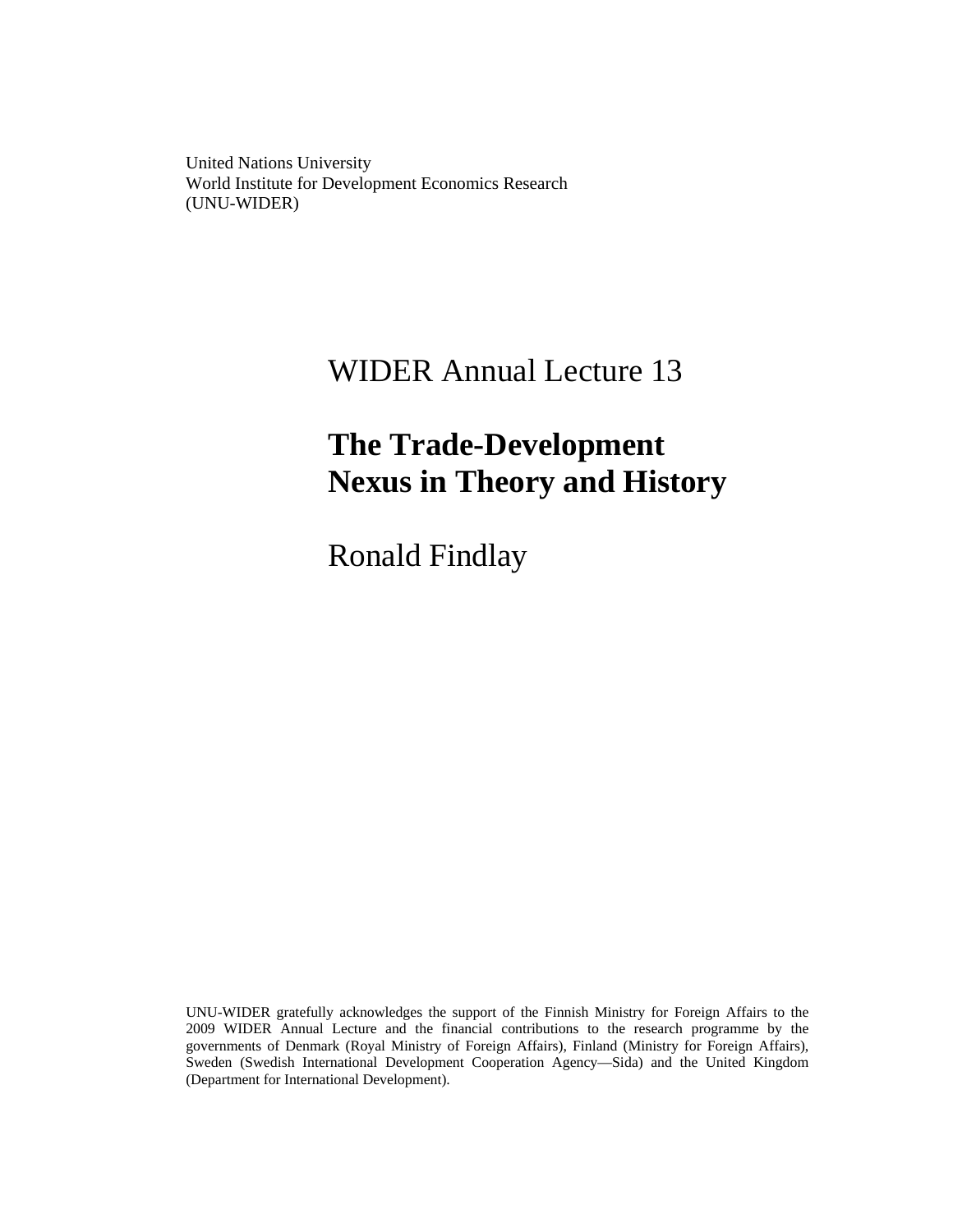#### **UNU World Institute for Development Economics Research (UNU-WIDER)**

A research and training centre of the United Nations University

#### **The Board of UNU-WIDER**

Ernest Aryeetey Anne Case Roberto Frenkel Martti Hetemäki Ravi Kanbur Vladimir Popov Elisabeth Sadoulet

*Ex officio*  Konrad Osterwalder, Rector of UNU Finn Tarp, Director of UNU-WIDER

*The World Institute for Development Economics Research (WIDER) was established by the United Nations University (UNU) as its first research and training centre and started work in Helsinki, Finland in 1985. The Institute undertakes applied research and policy analysis on structural changes affecting the developing and transitional economies, provides a forum for the advocacy of policies leading to robust, equitable and environmentally sustainable growth, and promotes capacity strengthening and training in the field of economic and social policy making. Work is carried out by staff researchers and visiting scholars in Helsinki and through networks of collaborating scholars and institutions around the world.* 

UNU World Institute for Development Economics Research (UNU-WIDER) Katajanokanlaituri 6 B 00160 Helsinki, Finland

Copyright © UNU-WIDER 2010

Camera-ready typescript prepared by Janis Vehmaan-Kreula at UNU-WIDER Cover design by Carita Elshout Photograph © TopFoto/UNEP/Yeung Tsun Kit Printed at Libris Oy

The views expressed in this publication are those of the author(s). Publication does not imply endorsement by the Institute or UN University of any of the views expressed.

| ISSN        | 1455-3082                          |
|-------------|------------------------------------|
| <b>ISBN</b> | printed version 978-92-9230-270-2  |
| ISBN        | internet version 978-92-9230-271-9 |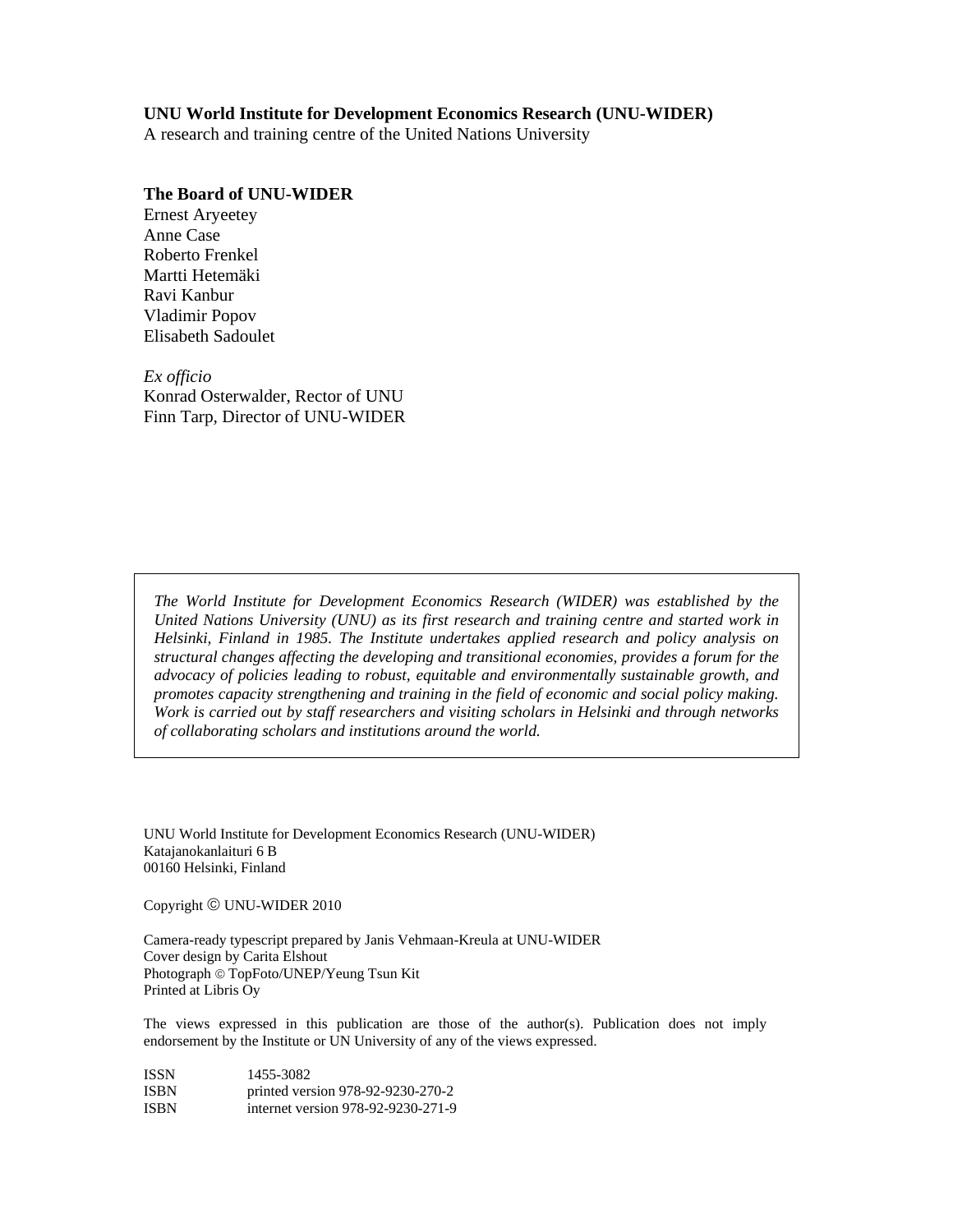# **CONTENTS**

| Foreword                    |                                                                                                                        | iv  |
|-----------------------------|------------------------------------------------------------------------------------------------------------------------|-----|
|                             | Author's acknowledgements                                                                                              | V   |
|                             | About the author                                                                                                       | Vİ. |
| 1                           | THEORY: FROM SMITH AND RICARDO TO SOLOW<br>AND LEWIS                                                                   | 1   |
| $\mathcal{D}_{\mathcal{L}}$ | HISTORY 1000-1500: FROM THE PAX MONGOLICA TO<br>THE BLACK DEATH AND THE VOYAGES OF DISCOVERY                           | 5   |
| 3                           | HISTORY 1500-1870: FROM THE VOYAGES OF DISCOVERY<br>TO THE INDUSTRIAL REVOLUTION AND ITS GLOBAL<br><b>CONSEQUENCES</b> | 9   |
| $\overline{4}$              | HISTORY 1870-1914: THE GOLDEN AGE OF GLOBALIZATION                                                                     | 13  |
| 5                           | THE WORLD ECONOMY IN THE LAST CENTURY                                                                                  | 15  |
|                             | <b>REFERENCES</b>                                                                                                      | 18  |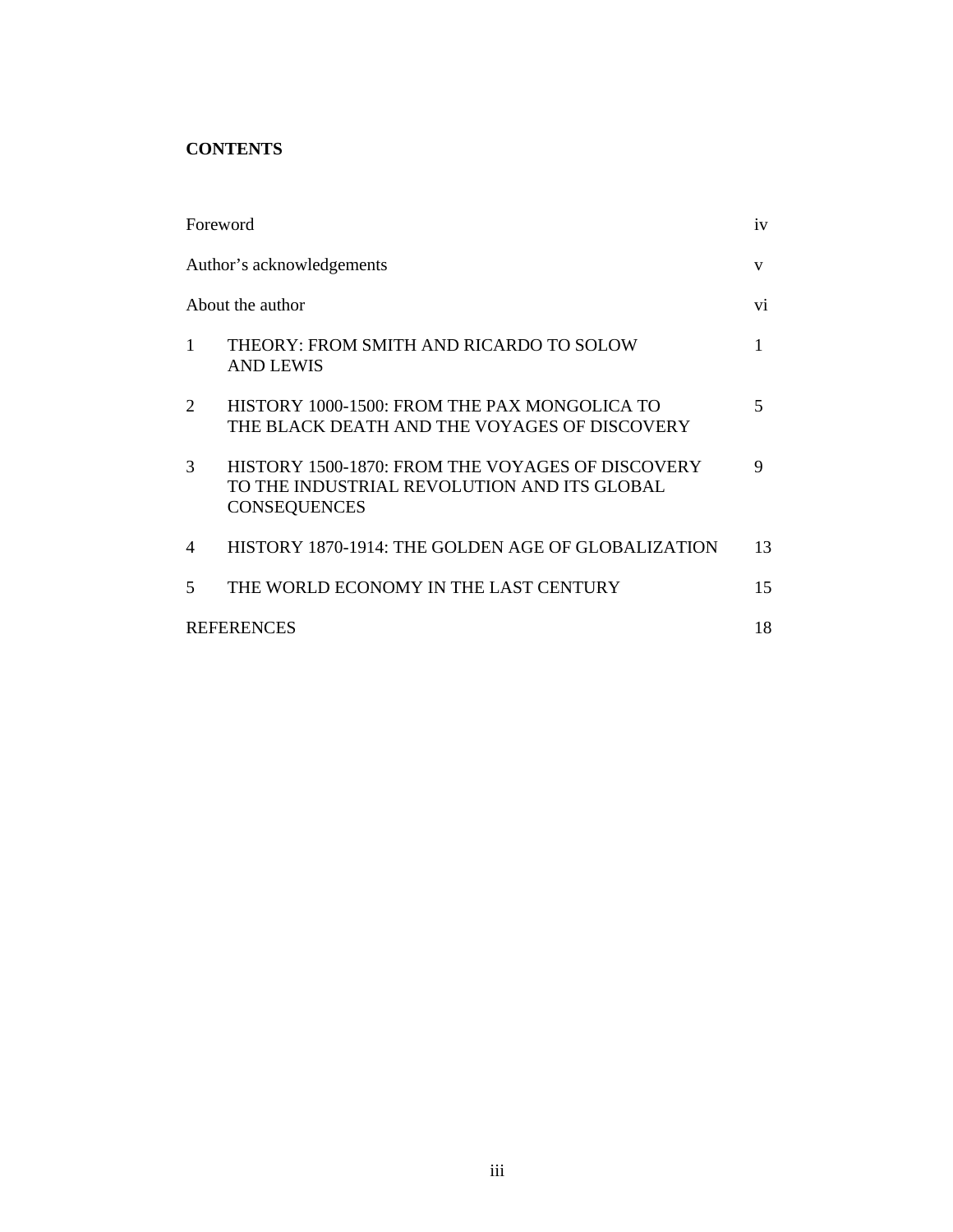## **FOREWORD**

It is with great pleasure that I introduce the thirteenth UNU-WIDER annual lecture entitled 'The Trade-Development Nexus in Theory and History', delivered by Professor Ronald Findlay at the Marina Congress Center in Helsinki, Finland on 21 October 2009. One of the highlights in the WIDER calendar of events is the WIDER Annual Lecture – and 2009 was no exception.

Ronald Findlay is the Ragnar Nurkse Professor of Economics at Columbia University. His most recent book (with Kevin H. O'Rourke) is *Power and Plenty: Trade, War and the World Economy in the Second Millennium* (Princeton University Press 2007). Professor Findlay is also the author of *Trade and Specialization* (Penguin 1970); *International Trade and Development Theory* (Columbia University Press 1973); *Trade, Development and Political Economy: Selected Essays of Ronald Findlay* (Edward Elgar 1993); and *Factor Proportions, Trade and Growth* (MIT Press 1995). He has been awarded honorary doctorates from the New University of Lisbon and the Stockholm School of Economics.

Set in the context of a world of plenty – plenty of power and plenty of hunger – the thirteenth UNU-WIDER annual lecture explored the theoretical and empirical links between international trade and economic development over a wide range of space and time, drawing on models and insights emerging from Ronald Findlay's own previous work and that of others.

Ronald Findlay provides a sprightly synopsis of economic theory before exploring the fascinating links between history and economics, breathing life into theory by juxtaposing it with historical events. Set in this perspective, Ronald Findlay's discussion moves across three main historical eras (1000-1500; 1500-1870, and 1870-1914), summarizing the major political and cultural events that sometimes by force, at other times by sheer chance, shaped today's economy and its outlook towards the future.

He pays special attention to topics such as the spice trade, the Silk Road, the 'triangular trade' between Europe, Africa and the New World, and the causes and consequences of the Industrial Revolution. As he elucidates the many historical events Ronald Findlay vividly brings home the point that it is impossible to understand the economic juncture at which the world stands today unless we remember that it has been millennia in the making, influenced deeply by inter-connected cultural, political and economic events.

Ronald Findlay finally turns his attention to the current state and future of the world economy, discussing the shifting nature of North-South relations. At a time of immense turmoil in the global economy – and as we go through one of the worst recessions in decades – Ronald Findlay reminds us of the critical importance of sound economics backed by deep historical knowledge. This is pertinent and most welcome advice from a leading scholar in our profession.

Finn Tarp Director, UNU-WIDER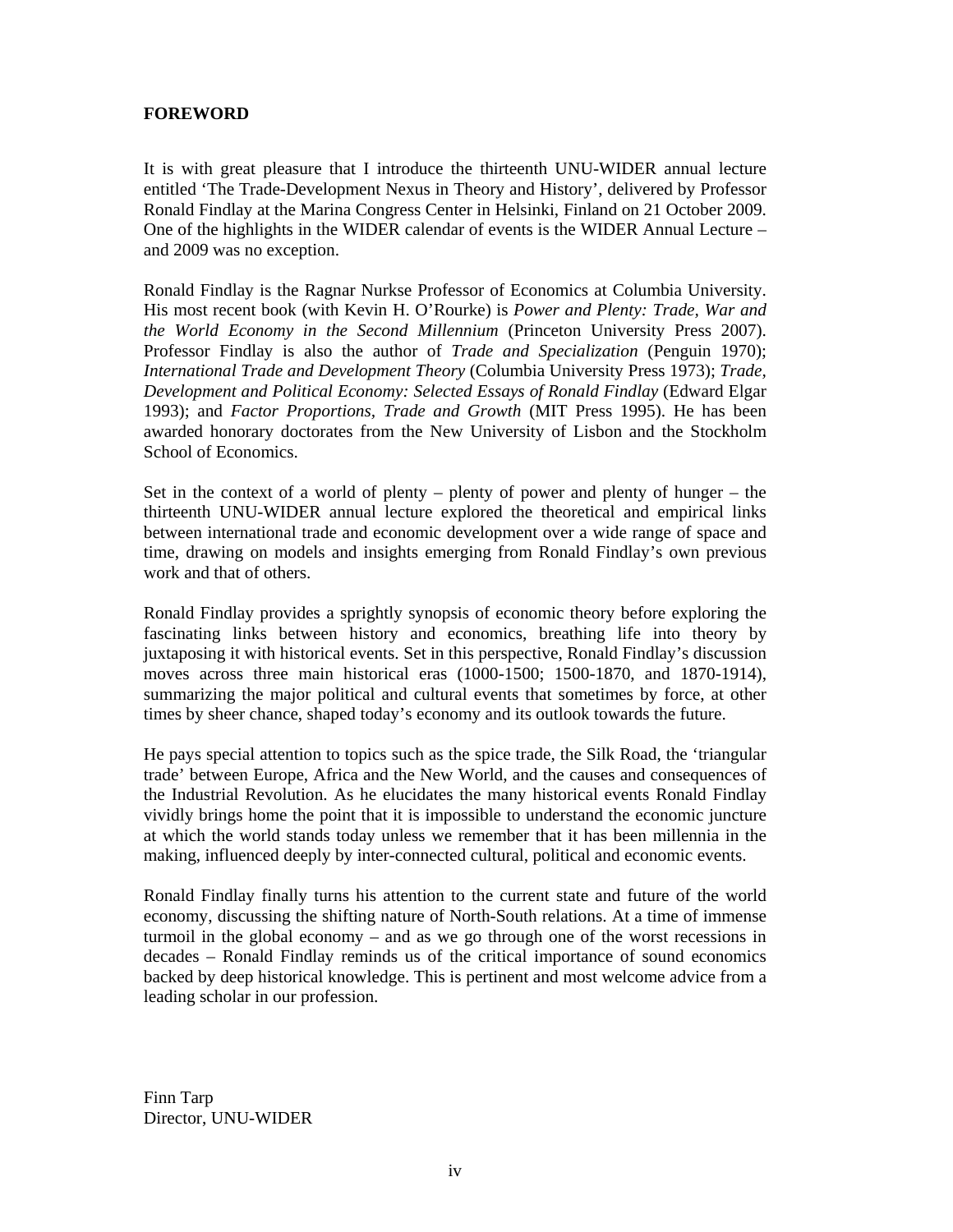### **AUTHOR'S ACKNOWLEDGEMENTS**

It is indeed both an honour and a pleasure to deliver this Thirteenth Annual WIDER Lecture before such a large and distinguished audience. I first came to Helsinki and WIDER in the summer of 1986 to participate in a conference to honour the memory of my dear friend and colleague Carlos Diaz-Alejandro, whose untimely death robbed us of one of the most influential and profound scholars on the very topic of this lecture, the nexus between international trade and economic development. I have since then come many times during my two terms as a member of the board of directors of WIDER, each time with a growing affection and appreciation for the country of Finland, the city of Helsinki and the unique institution of WIDER itself and the many friends from all over the world that I have made and met through its auspices. In particular I must mention the directors, from the late Lal Jayawardena to Andrea Cornia, Tony Shorrocks and now Finn Tarp for their unfailing kindness and hospitality. During my eight years on the board my colleagues and I, as well as WIDER itself, all benefited enormously from the wise and gracious leadership of our then chairman, Deepak Nayyar, and I am especially glad that I have the pleasant but challenging task of giving the next lecture in this series after his brilliant 'Developing Countries in the World Economy: The Future in the Past?'.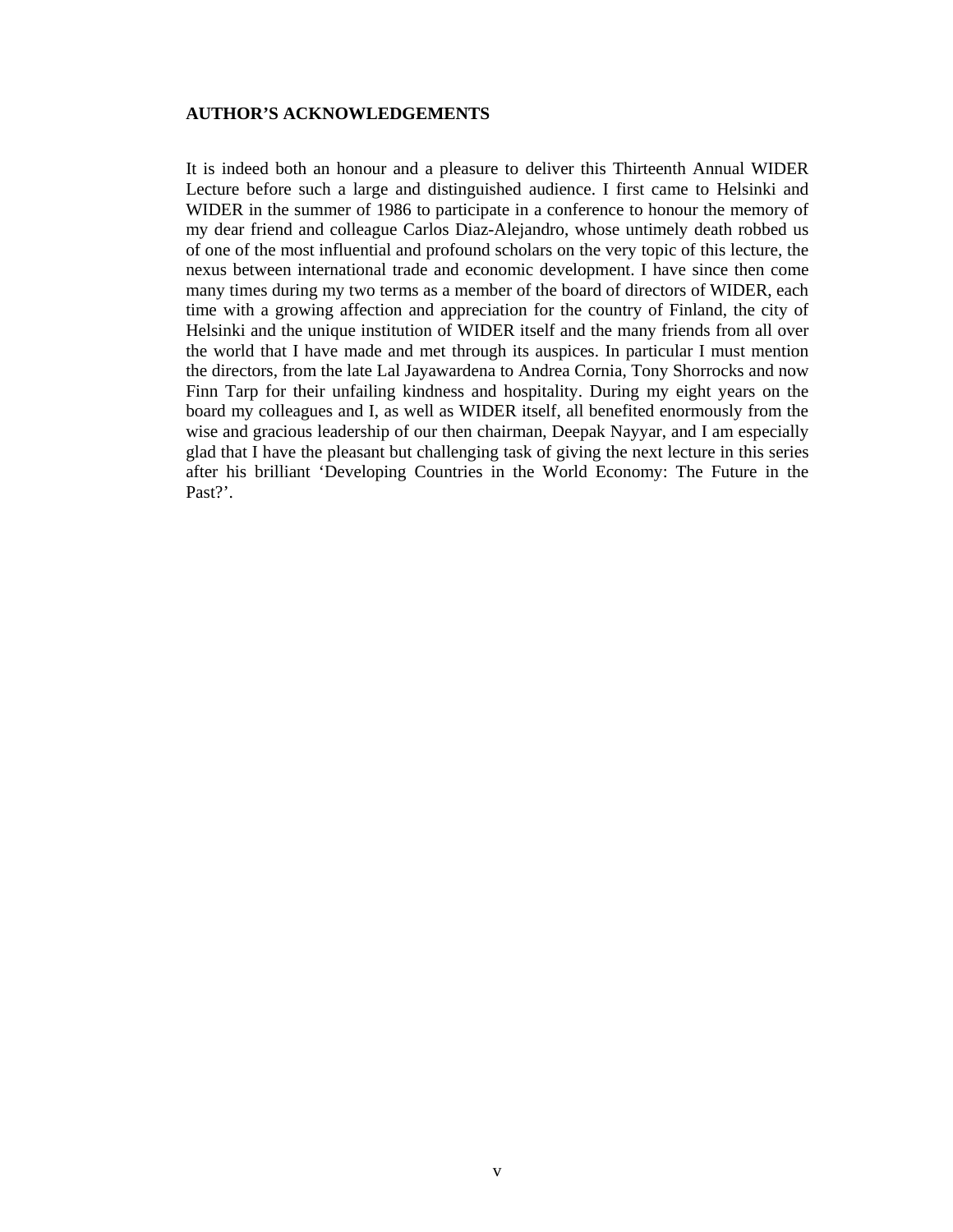#### **ABOUT THE AUTHOR**



Ronald Findlay was born in Rangoon, Burma and educated at St. John's Diocesan Boys High School and Rangoon University (BA, 1954), where he was a Tutor in Economics from 1954–57 before going to MIT on a Ford Foundation Fellowship (Ph.D., 1960). After returning to Burma he was a lecturer and then research professor of Economics in Rangoon University. He moved to the United States in 1969 to teach at Columbia University, where he is the Ragnar Nurkse Professor of Economics. He is the author of

*Trade and Specialization* (Penguin 1970); *International Trade and Development Theory* (Columbia University Press 1973); *Trade, Development and Political Economy: Selected Essays of Ronald Findlay* (Edward Elgar 1993); *Factor Proportions, Trade and Growth* (MIT Press 1995), based on the *Ohlin Lectures* delivered in Stockholm in 1991; and most recently (with Kevin H. O'Rourke) of *Power and Plenty: Trade, War and the World Economy in the Second Millennium* (Princeton University Press 2007). An outline of the argument of this book was published as: '*The Evolution of the World Economy 1000-2000 AD*' in the WIDER Angle 1/2008. He has been awarded honorary doctorates from the New University of Lisbon and the Stockholm School of Economics.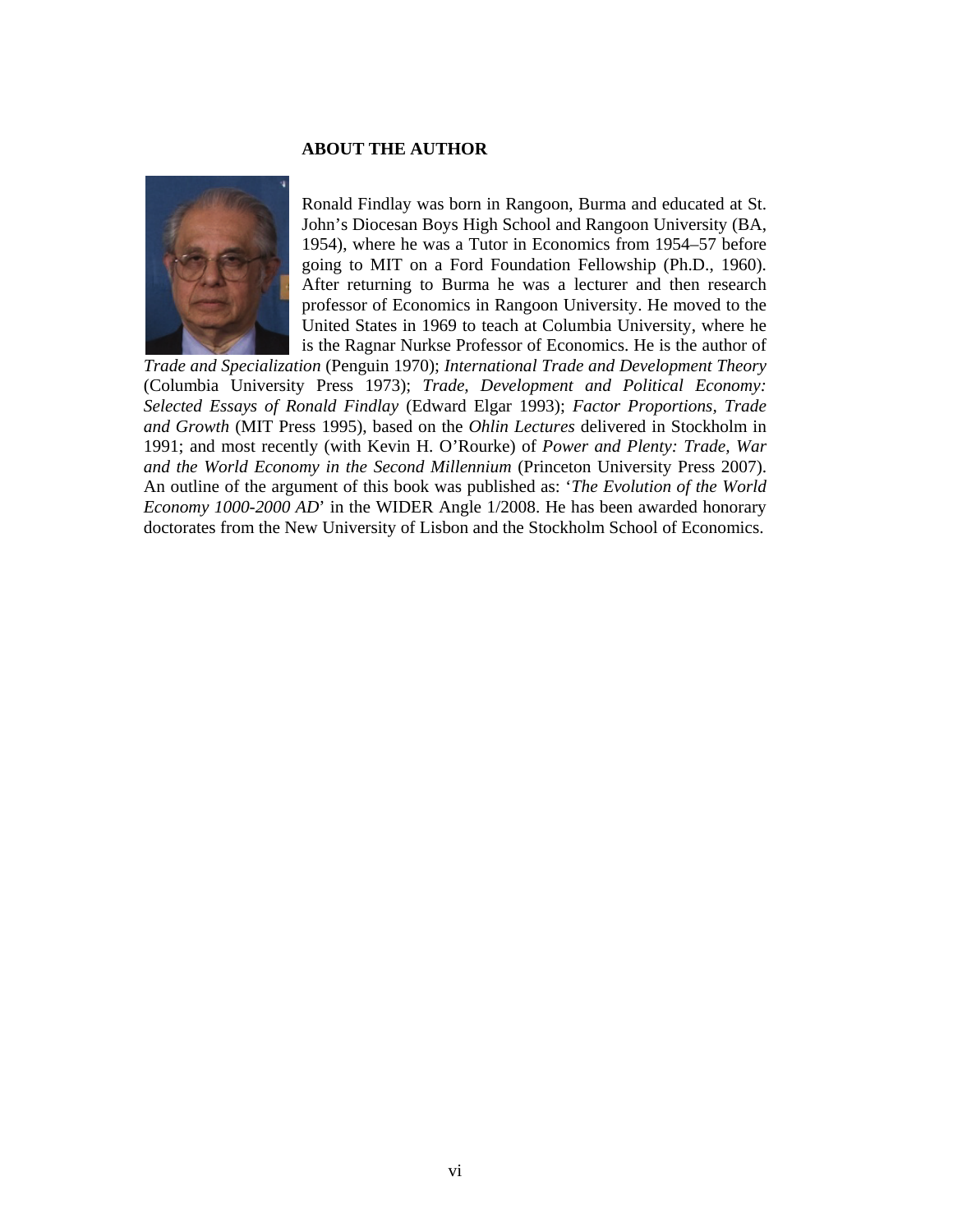# **1 THEORY: FROM SMITH AND RICARDO TO SOLOW AND LEWIS**

Even though systematic thinking about the trade-development nexus goes back, as I shall argue later, at least to the Mercantilists with their focus on the mutually reinforcing twin objectives of 'Power and Plenty' for state policy during their era, let us begin with Adam Smith himself. The 'engine of growth' for him was the relentless force of the division of labour which, as he famously said, was 'limited by the extent of the market'. Trade, both domestic and foreign, had the great virtue of widening the extent of the market and so was a pervasive influence in promoting development by enhancing the scope for specialization and the division of labour. In the opening chapter of Book III of *The Wealth of Nations*, on 'The Natural Progress of Opulence', Smith considers the regular sequence of development to be from agriculture to manufacturing and finally to commerce, beginning with the satisfaction of what we would today call 'basic needs' of subsistence and shelter in local markets, before ascending to the refinements of luxury for more distant and riskier trades. This development takes place through a pattern of increasingly complex transactions between 'town' and 'country', with the progress of the former contingent upon the expansion of the subsistence base provided by the latter. Smith at once notes, however, that European history shows the possibility of an 'unnatural and retrograde order' in which 'The foreign commerce of some of their cities has introduced all their finer manufactures, or such as were fit for distant sale; and manufactures and foreign commerce together, have given birth to the principal improvements of agriculture' (WN, Bk3, ch. 1: 406). If a particular manufacturing industry were to spring up in towns on navigable rivers or sea coasts it could then expand independently of its own agricultural hinterland, and provide a growing market for the latter's output of foodstuffs and raw materials. The divergence in economic progress between town and country is enhanced further by the tendency of towns to be enclaves of economic freedom due to royal privilege, while the country remains stifled by feudal restrictions. This pattern of development, in which the town led the country, was interestingly seen by Smith to have been characteristic of early Islam, in the time of the Abbasid Caliphate and Spain before the Reconquest, with the Italian cities of the Renaissance as the first examples in Europe. The 'natural order' of agriculture preceding industry he finds, also interestingly, in 'our North American colonies', cut off from profitable sale to distant foreign markets, and manufacturing therefore serving only their own, admittedly prosperous, hinterlands. It was not until after 1900 that the United States became a significant exporter of manufactured goods.

One apparently simple but nevertheless extremely powerful insight that Smith had was the crucial importance of relative transport costs, as measured by the ratio of the value to the bulk or weight of the goods carried, in determining the pattern and volume of international trade. 'Manufactures, as in a small bulk they frequently contain a great value, and can upon that account be transported at less expense from one country to another than most parts of raw produce, are, in almost all countries, the principal support of foreign trade' (WN, Bk4, ch. 9: 201). In relation to this key passage he notes that while most of the major European nations have followed a policy of favouring manufacturing over agriculture, and thereby promoting foreign trade, China, because of its vast home market and ease of internal water transport, has instead taken the opposite course and discouraged foreign trade systematically, at the same time doing everything possible to support agriculture. After noting that 'The home market of China is perhaps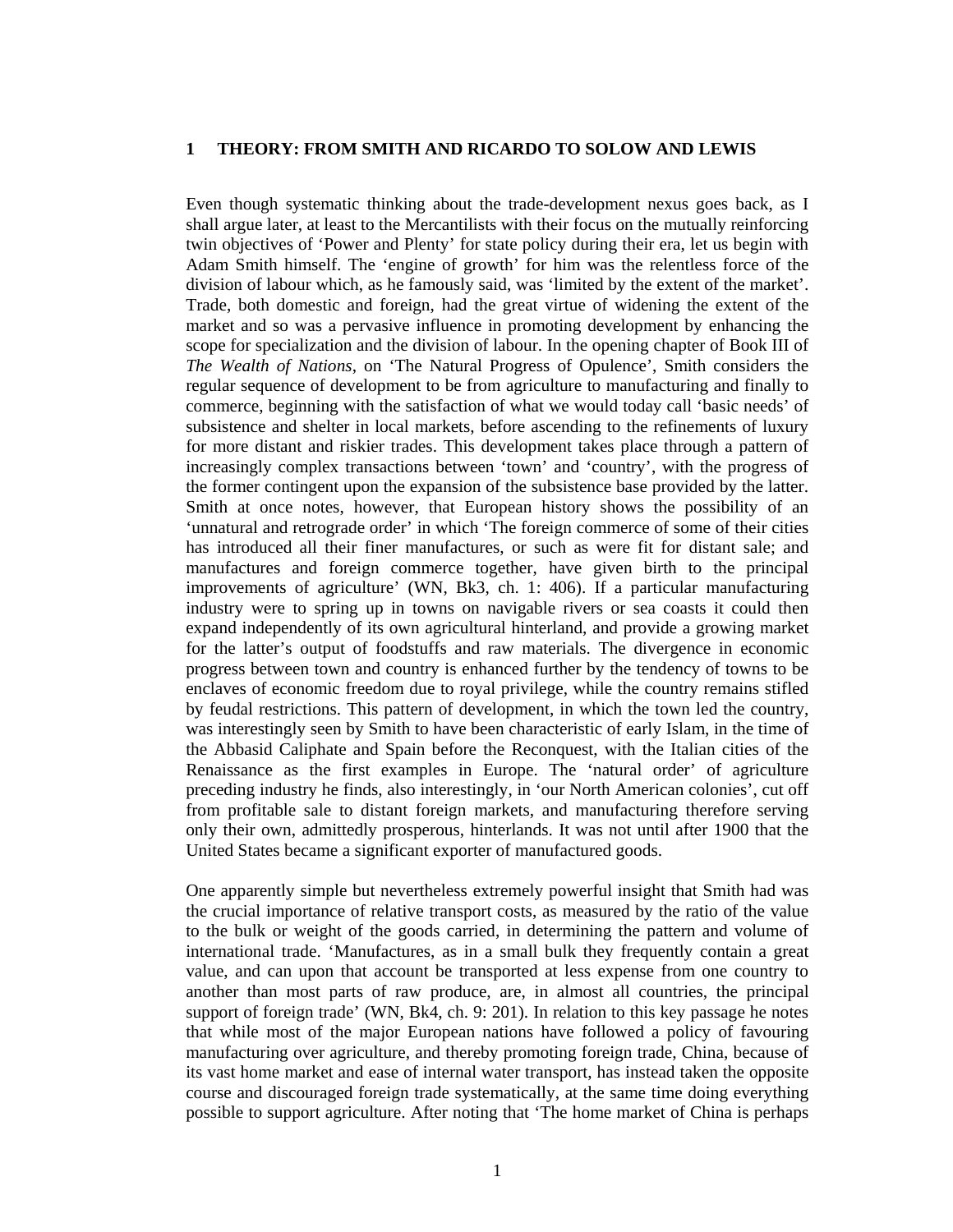in extent not much inferior to the market of all the countries of Europe put together' (p. 202), he goes on immediately to argue that China would still benefit greatly by adding the markets of the rest of the world to its already great internal market and thereby expanding still further the scope for increasing the division of labour within its boundaries, 'especially if any considerable part of this trade was carried in Chinese ships'. Furthermore, he observes that 'By a more extensive navigation the Chinese would naturally learn the art of using and constructing themselves all the different machines made use of in other countries', whereas now they have 'little opportunity of improving themselves by the example of any other nation, *except that of the Japanese*' [my italics], with whom, in his time, their foreign trade was largely confined. It seems that it took two centuries, and the example of the 'Gang of Four', but Deng Xiaoping finally followed Adam Smith's advice, and the rest, one might well say, is history.

The principle of comparative advantage, any rigorous formulation of which eluded Adam Smith, was precisely enunciated by David Ricardo in 1817, in the seventh chapter of his *Principles of Political Economy and Taxation,* with the famous example of trade between England and Portugal in cloth and wine. As it stands this celebrated proposition does not appear to have a direct implication for any link between foreign trade and the rate of economic growth, or the trade-development nexus as we are calling it here, being confined to the increase of consumer welfare or 'utility' in the trading partners, what Ricardo himself referred to as 'an increase in the mass of commodities, or the sum of enjoyments'. This emphatically does not mean, however, that Ricardo had nothing to say about the potential impact of opening or liberalizing foreign trade on raising the rate of growth, which he undoubtedly regarded as the more important issue. It is the central focus of one of his most important but unfortunately relatively neglected contribution, *On the Influence of a Low Price of Corn Upon the Profits of Stock,* or as it is referred to more briefly, the *Essay on Profits.*

This work is essentially a dynamic two-sector growth model, as reformulated by Luigi Pasinetti (1960) and extended to an open economy in Findlay (1974). Population, following Malthus, is stationary at a wage-rate w\* that equalizes the rates of fertility (an increasing function of the wage-rate) and mortality (a decreasing function). Employment at any time t, denoted  $L(t)$ , is determined by the 'wage fund'  $W(t)$ accumulated up to that time by the capitalist class, divided by the wage-rate w\*. Together with the exogenous amount of arable land available, denoted T, L(t) determines the output of 'Corn' by the production function  $C(t) = f[L(t),T]$ . Rent per acre q is equal to the marginal product of land, and the profit rate r is equal to the marginal product of labour m minus the wage-rate w\* divided by w\*, or the equation r  $=$  (m-w<sup>\*</sup>)/w<sup>\*</sup>. All the profits rW are saved and invested so that the wage fund in the next period is  $W(t+1) = (1+r)W(t)$ , resulting in an increase in employment  $L(t+1)$  and the output of corn  $C(t+1)$ . Because of the diminishing returns from an increasing labour force applied to a fixed supply of land, m will be falling while q will be rising as time goes on, while the output of corn increases but by increasingly smaller increments. Eventually the famous 'stationary state' will be reached, at which m has fallen all the way to equality with w\* and the rate of profit, and hence the rate of growth as well in this model, is equal to zero. The national income is thus shared solely by the workers, who earn only the w\* necessary to replace themselves by the operation of the Malthusian mechanism, and the landlords, who enjoy the maximum feasible rent per acre in the stationary state.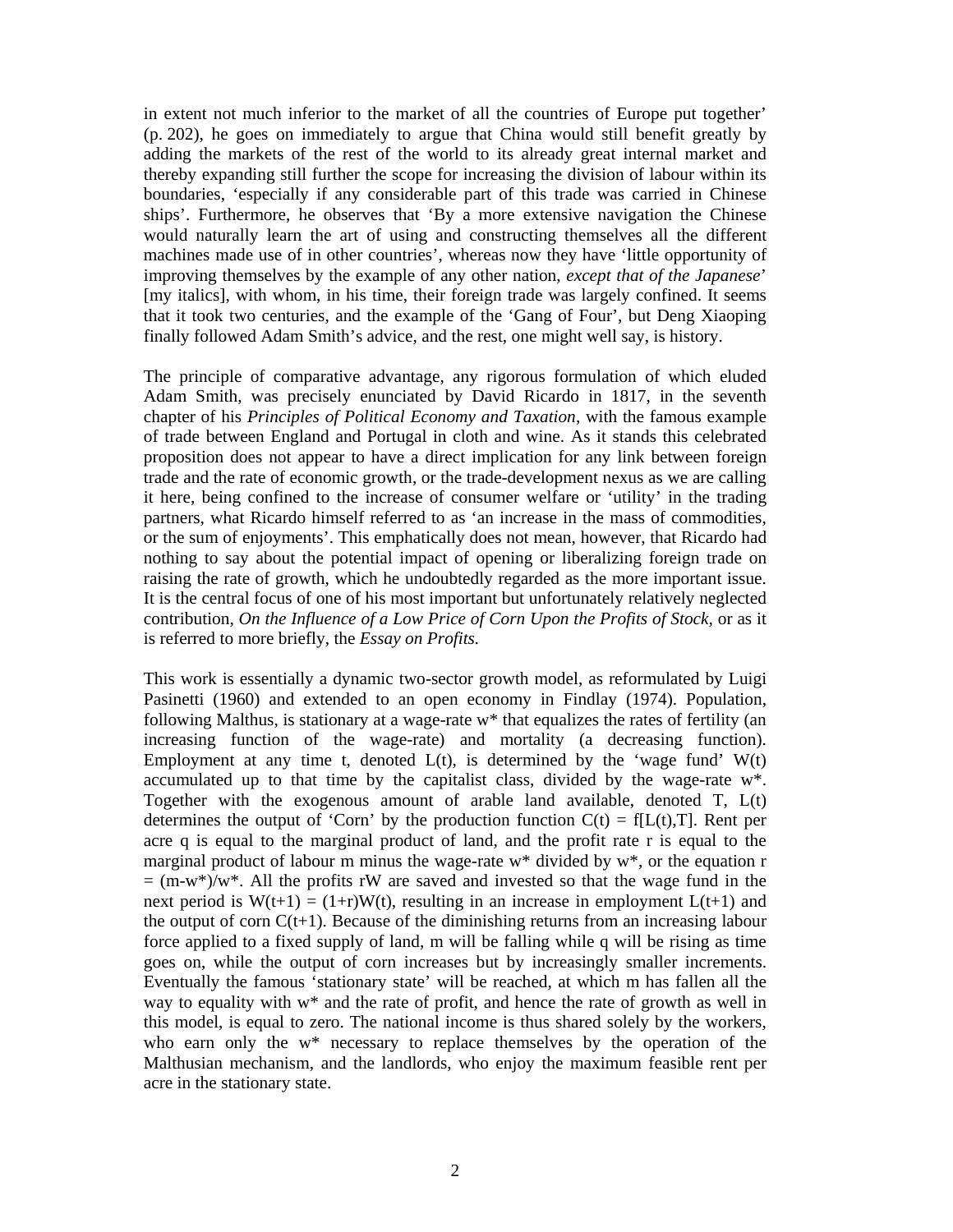So far we have considered a pure 'corn model', in which there is no manufacturing sector, which in Classical and Physiocratic economics is usually thought of as producing 'luxury' goods, consumed only by the landowners out of their rents. Letting the time lag between labour input and emergence of final output be equal to that in agriculture, and assuming that labour in manufacturing is the sole input into production, with v denoting the constant marginal (and average) productivity of labour in this sector, equality in the rates of profit between the two sectors requires p, the relative price of manufactures in terms of corn, to be such that we have  $r = (pv-w^*)/w^*$  also equal to  $(m-w^*)/w^*$ . This gives  $p = m/v$  as the equilibrium relative price of manufactures in terms of corn. As the economy grows with an expanding wage fund and hence employment, diminishing returns on the fixed land will lower m and hence p, doubly benefiting the idle landowners by rising corn rents per acre and falling prices of the luxury goods they consume. The rate of profit, as in the pure corn model, continues to fall towards zero as the stationary state is inevitably approached. Manufacturing is thus not able to deliver the economic system from the trap of diminishing returns in agriculture.

Consider now the prospect that the country, say England, can trade with another, say Poland, and that England has a comparative advantage, in the 'chapter 7' sense of the *Principles*, in a manufactured good cloth, because of superior industrial technology, and Poland in corn, because of her abundant land relative to her population, so that p rises, inducing England to export cloth and Poland to export corn. In terms of our simple equation pv has risen above m, requiring the latter to rise by an exodus of labour into manufacturing i.e., a rise in the marginal productivity of labour in agriculture, with a consequent fall in rent per acre and a rise in the rate of profit with w\* constant, since as we have seen  $r = (m-w^*)/w^*$ . This increase in profits expands the wage fund and hence the rate of growth of both employment and corn production. If there was an open frontier in Poland, or anywhere else as say in the New World, at which corn could be grown at relatively constant cost, England could grow indefinitely at this new positive rate. Eventually however the frontier would be approached and diminishing returns would once again set in, now on a 'global' scale as world population and output expands, exhausting the limits of the earth, and the rents of the scarce land gobbling up all the surplus above that are necessary to reproduce the world proletariat at the Malthusian equilibrium real wage w<sup>\*</sup>. Not just England but the world as a whole would now be caught in the coils of the stationary state. Foreign trade thus offers a temporary, and perhaps even long sustained, but not permanent escape from the spectre of diminishing returns in agriculture, with only the owners of the scarce global natural resources enjoying their windfall gains. Note that the commodity terms of trade, denoted here by the variable p, would be falling over time, benefiting the corn exporters, 'Agraria', at the expense of the manufactured exporters, 'Mancunia', to use the evocative nomenclature of Harry Johnson (1955).

Import tariffs on corn, the famous Corn Laws, would clearly, by the same logic, increase employment and output in the corn sector, raise the rent per acre and reduce the rate of profit and hence the wage fund and the rate of growth. This is the 'dynamic' argument for free trade and against protection that we find in the *Essay on Profits*, and in the debate on the repeal of the Corn Laws, one that had vastly more significance for Ricardo than the mere 'sum of enjoyments' for the parasitic landlord class due to the conventional static gains from trade as expounded in the 'chapter 7' doctrine (see Irwin 1988). But of course the same logic again implies that an agricultural exporter would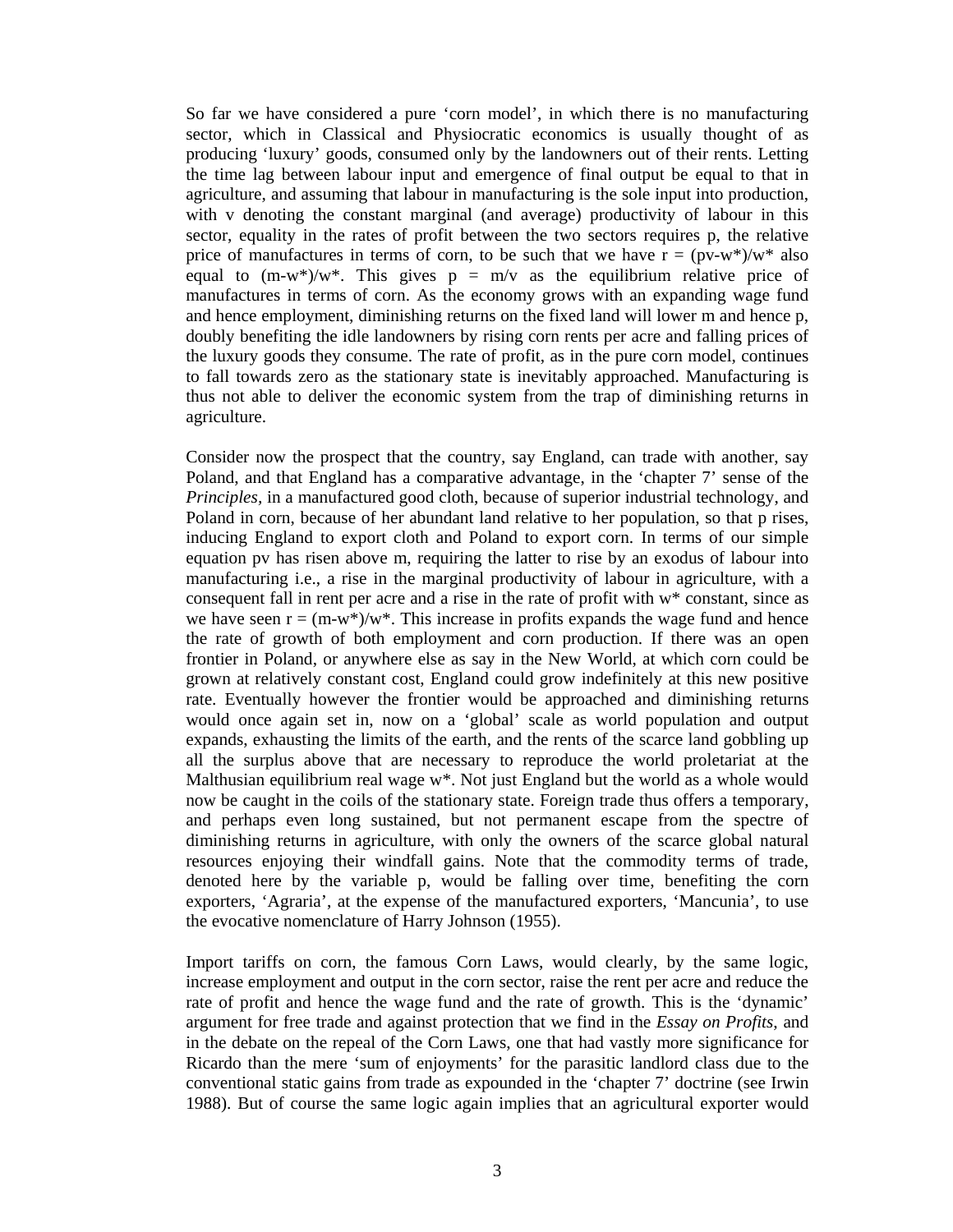have its profit rate and growth rate reduced by free trade, thus opening the door to a case for protection of manufacturing in Britain's less developed trading partners, as had been argued earlier on 'infant industry' grounds by Alexander Hamilton and later by Friedrich List.

Consideration of the trade-growth linkages that were of central concern to the Classical School receded with the development of Neoclassical Economics, with its emphasis on the optimal allocation of given resources rather than with change over time. Thus Ricardo was celebrated for his discovery of comparative advantage in the *Principles* but the message of the *Essay on Profits* was ignored. Trade theory was of course developed further, notably by Eli Heckscher and Bertil Ohlin with their factor proportions approach, but still remained static in its focus. The 1950s however saw a renewed interest in the connections between growth and trade, inspired by the inaugural lecture of J. R. Hicks (1953) on the 'Long-run Dollar Shortage'. Papers by Johnson (1955), Rybczynski (1955), Bhagwati (1958) and Findlay and Grubert (1959) examined the effect of increases in factor supplies and technological progress on the terms of trade, with Bhagwati showing that it was possible for economic growth to be 'immiserizing', or welfare-reducing after the terms of trade loss is deducted from the growth gain at constant relative prices. Neoclassical growth models made their appearance at exactly the same time with the seminal contributions of Robert Solow (1956) and Trevor Swan (1956), but these for the most part assumed a strictly closed economy, with the notable exception of the two-sector model of Oniki and Uzawa (1965). It is relatively easy, however, to extend the basic one-sector growth model of a closed economy to the case of a 'small open economy' producing any number of goods with a hierarchy of capitalintensities. The economy initially has its comparative advantage in labour-intensive goods but then switches successively to goods of higher capital-intensity until eventually reaching its steady-state capital-labour ratio, determined by saving behaviour and the growth rate of effective labour. The given world relative prices enable the different tradable goods to be aggregated into a 'surrogate' aggregate production function for the open economy version of the neoclassical growth model (as presented in Findlay 1970; 1973, ch. 6; 1984)

While the neoclassical growth models assumed continuous full employment for an exogenously growing labour force, with real wages rising over time as a result of capital-deepening and labour-augmenting technological progress, appropriate for the already advanced countries, Arthur Lewis (1954) boldly returned to an essentially Ricardian paradigm to apply to the situation of the developing countries with his famous model of 'Economic Development with Unlimited Supplies of Labor'. Here the real wage-rate w\* was set exogenously, not by equalizing the rates of fertility and mortality as in the Malthusian mechanism, but by conditions in a 'traditional' sector of peasant agriculture, at which there was a perfectly elastic supply of labour to a profitmaximizing 'modern' sector, with saving and investment out of these profits driving the capital stock, employment and output in this sector forward at a rate equal to sr\*, where s is the propensity to save out of profits and r\* is the marginal productivity of capital corresponding to the wage-rate w\*. The process of economic development is thus determined by the speed at which the growth of this expanding modern sector can outstrip that of population growth in the traditional sector, eventually exhausting the pool of 'surplus' labour and subsequently driving up the real wage as the supply curve turns upward, at which point we enter the realm of the neoclassical model and economic 'modernity'.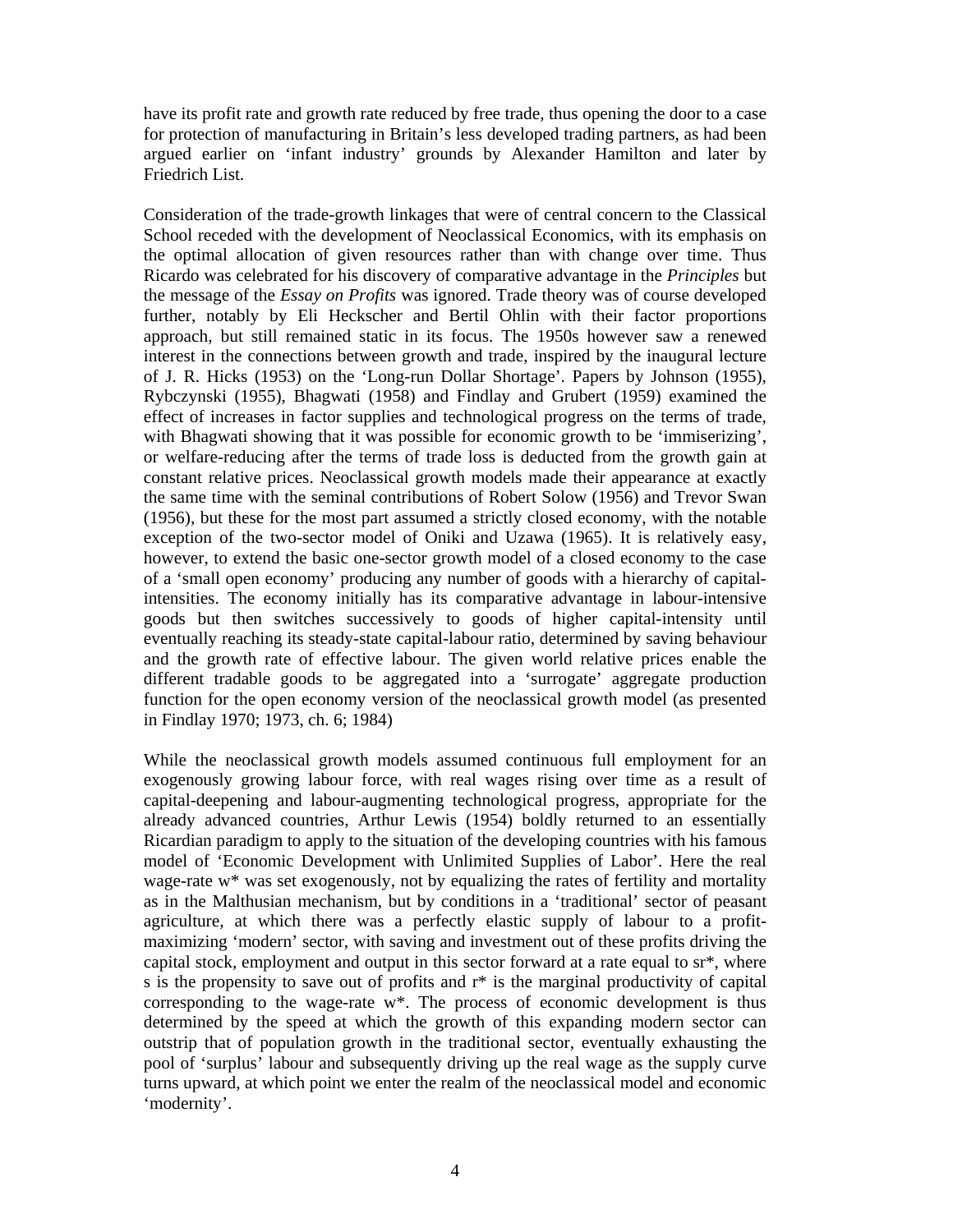If we accept the Solow model as a stylized representation of the industrialized 'North', and the Lewis model playing the same role for a primary producing 'South', it becomes possible to look at the process of interaction between these two interdependent regions as a 'North-South' model of the world economy as a whole, which I presented in Findlay (1980, 1989). This model was deliberately constructed to reflect the 'asymmetric' character of the world economy after the Industrial Revolution, in which the North grew under its own steam at a rate exogenously determined by population growth and labour-augmenting technological progress, importing from the South only such exotic consumer goods as tea, coffee, cocoa and sugar, while the South depended on the North not just for manufactured consumer goods but for the import of the capital goods necessary for the production of those tropical exports themselves in the 'modern' sector of its economic system. If the South grows faster than n, the growth rate of the North, its terms of trade would deteriorate, making capital goods more expensive. This lowers the growth rate of the South at given levels of capital productivity and the propensity to save out of profits, and pulls it back towards equality with that of the North. It is also important to note that replacing primary exports by labour-intensive manufactured goods such as textiles and footwear does not necessarily free the South from this dependency, though as we will see later it can significantly improve the prospects for the South to successfully catch up with the North.

This original version of the North-South model was extended to allow for international capital movements by Burgstaller and Saavedra-Rivano (1984) and for labour migration by Ian Wooton (1985). The important issue of the diffusion of technological progress through foreign direct investment from North to South was modelled in Findlay (1978), drawing on the insights of Thorstein Veblen on the 'penalty of taking the lead' and of Alexander Gerschenkron on the 'advantages of relative backwardness', and further examined by Wang and Blomstrom (1992).

## **2 HISTORY 1000-1500: FROM THE PAX MONGOLICA TO THE BLACK DEATH AND THE VOYAGES OF DISCOVERY**

Having looked, even if only too briefly, at the 'theory' part of the trade-development nexus, we now turn to the 'history' that is, the historical evolution of the world economy, and attempt to see to what extent it can be illuminated in the light of these and related analytical concepts. For this purpose I will draw mostly on my recent book, Findlay and O'Rourke (2007), entitled *Power and Plenty: Trade, War and the World Economy in the Second Millennium.* We start in the year 1000, and divide the 'world' for our purposes, on the basis of geographical contiguity and cultural similarity, into the following seven regions, namely (i) Western Europe (Roman Catholic) (ii) Eastern Europe (Greek Orthodox) (iii) the Islamic World (iv) Central Asia (v) South Asia (mainly Hindu) (vi) Southeast Asia (Buddhist) and (vii) East Asia (Buddhist and Confucian). The population figures for these regions were estimated at 25, 15, 28, 9, 79, 9 and 67 million respectively by McEvedy and Jones (1978), for a total of 232 million or almost 90 per cent of an estimated global total of 265 million. Excluded on the ground of their relative or even total isolation from this interactive 'Eurasian' sphere are sub-Saharan Africa, Australia, Oceania and the Americas. Long-distance trade links, while severely constrained, as Adam Smith noted, to items of a high ratio of value to bulk and weight, nevertheless existed and persisted, both overland and overseas. In the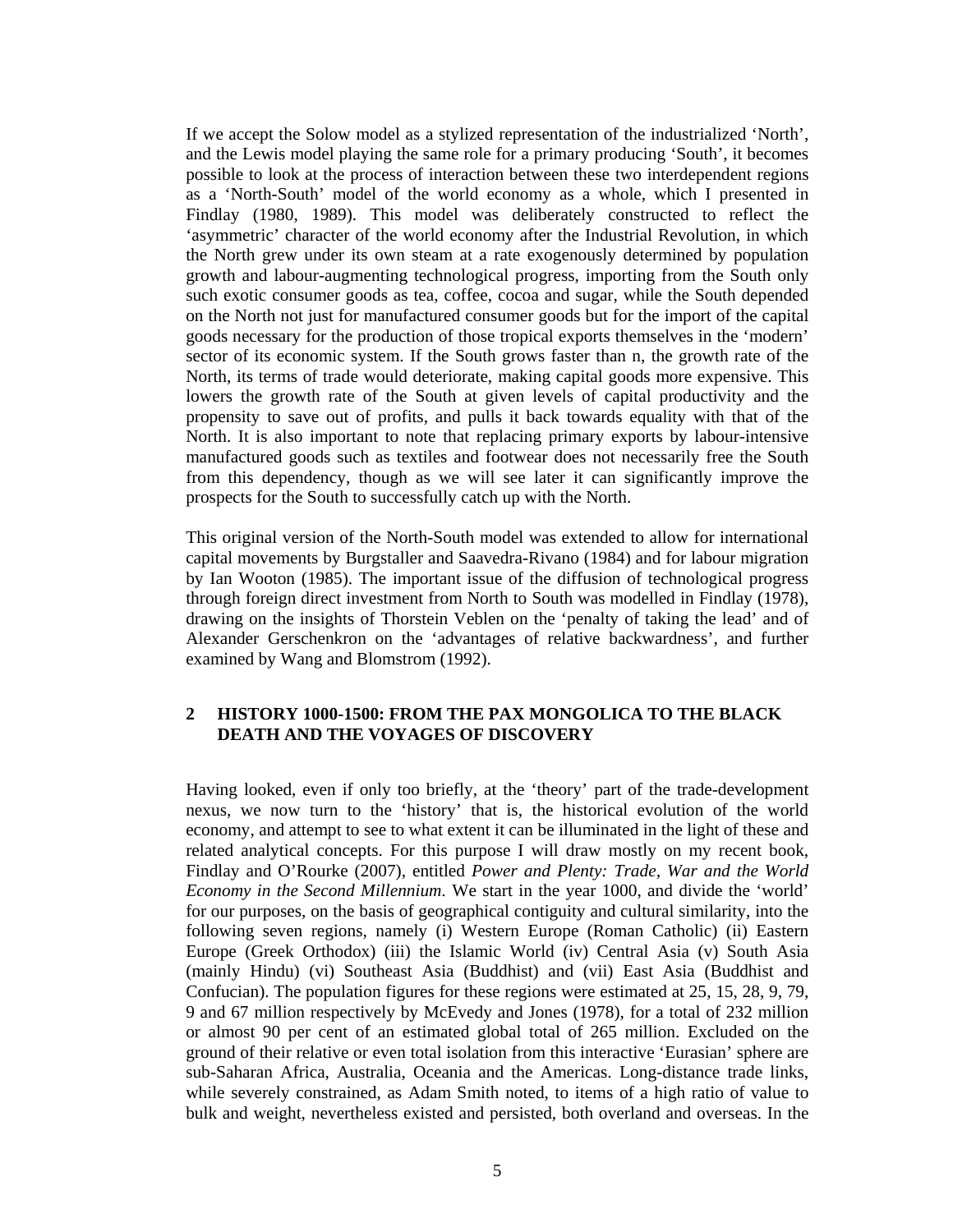8 x 8 matrix of these seven regions and sub-Saharan Africa that we present in Table 2.1: 45 of our book the only region that exported to and imported from all the others was the Islamic World, stretching from Spain to Afghanistan, which clearly occupied the central position in the 'world economy' at that time. Along with East Asia it was by far the most highly urbanized and technologically advanced of the seven. Western Europe, while clearly having great potential for the future on the basis of its spacious terrain, long coastline and rich cultural heritage from the Western Roman Empire, was less advanced than these regions and also well behind the Byzantine Empire, then the core component of what we call 'Eastern Europe'. South Asia and Southeast Asia had quite extensive commercial links, not only with each other but with the Islamic World, East Asia and even sub-Saharan Africa as well. Central Asia's economic basis was mainly provided by pastoral nomadism but it was traversed by the fabled 'Silk Road' along the string of oasis cities that served as staging posts for the diffusion of goods and ideas, with a diverse mixture of cultures and religions.

One major contribution that our theoretical models can make is to the question of what determined the relative magnitudes of the population levels of the seven regions, ranging from the 79 million of South Asia (mainly India) and the 67 million of East Asia (mainly China), on the one hand, and the mere nine million of the vast expanse of Central Asia. Here the Classical Malthus-Ricardo model has a clear answer, the fertile river valleys of the Ganges and the Indus, and the Yangtze and Yellow Rivers, raising output per capita to high levels that in turn stimulate population growth to the extent necessary to reduce it down to the magnitude compatible with the Malthusian balance between fertility and mortality, explain why one-third of the world population to this day is Chinese or Indian. Discrete technical innovations, such as 'early-ripening' rice in China, or the horse collar and the water mill in Europe, so vividly described by Marc Bloch, or the introduction of sugarcane, citrus fruits and irrigation in the Islamic World, would each raise per capita income before setting the Malthusian process of adjustment in train, but leaving behind a permanent legacy in a higher population level, 'extensive' as opposed to 'intensive' growth as we might also call it, in these pre-industrial times. Despite the Nile and the Tigris and Euphrates, the surrounding deserts constrained the extent to which the Islamic World could expand in this way. These higher population and output levels at major nodes in turn could stimulate more trade in high-value goods such as silks across Central Asia and spices from the East Indies to the Persian Gulf and the Red Sea.

The tenuous links between the seven regions we have described were given a powerful new thrust towards unification in the early thirteenth century by the conquests of Genghis Khan and his successors and the associated Pax Mongolica. Even though the determinants of empire and conquest may be considered as essentially political and military in character this does not mean that economic analysis has nothing of interest or relevance to say. The founding of any empire clearly requires a charismatic unifying founder, in this case Genghis Khan, but the extent of the territory that can be conquered and held is a function of what Owen Lattimore called the 'military range' of that empire, determined by the quality of its military capacity relative to that of its adversaries. In Findlay (1996) and Findlay and Lundahl (2006), Lattimore's idea is expressed as a relationship r(A) between the radius of a circular domain that an empire can control and the size of its army A, with r increasing as a function of A but at a diminishing rate as one gets further from the commanding center. The optimal size of A, in terms of the final output or 'spoils', depends directly upon the army's 'productivity'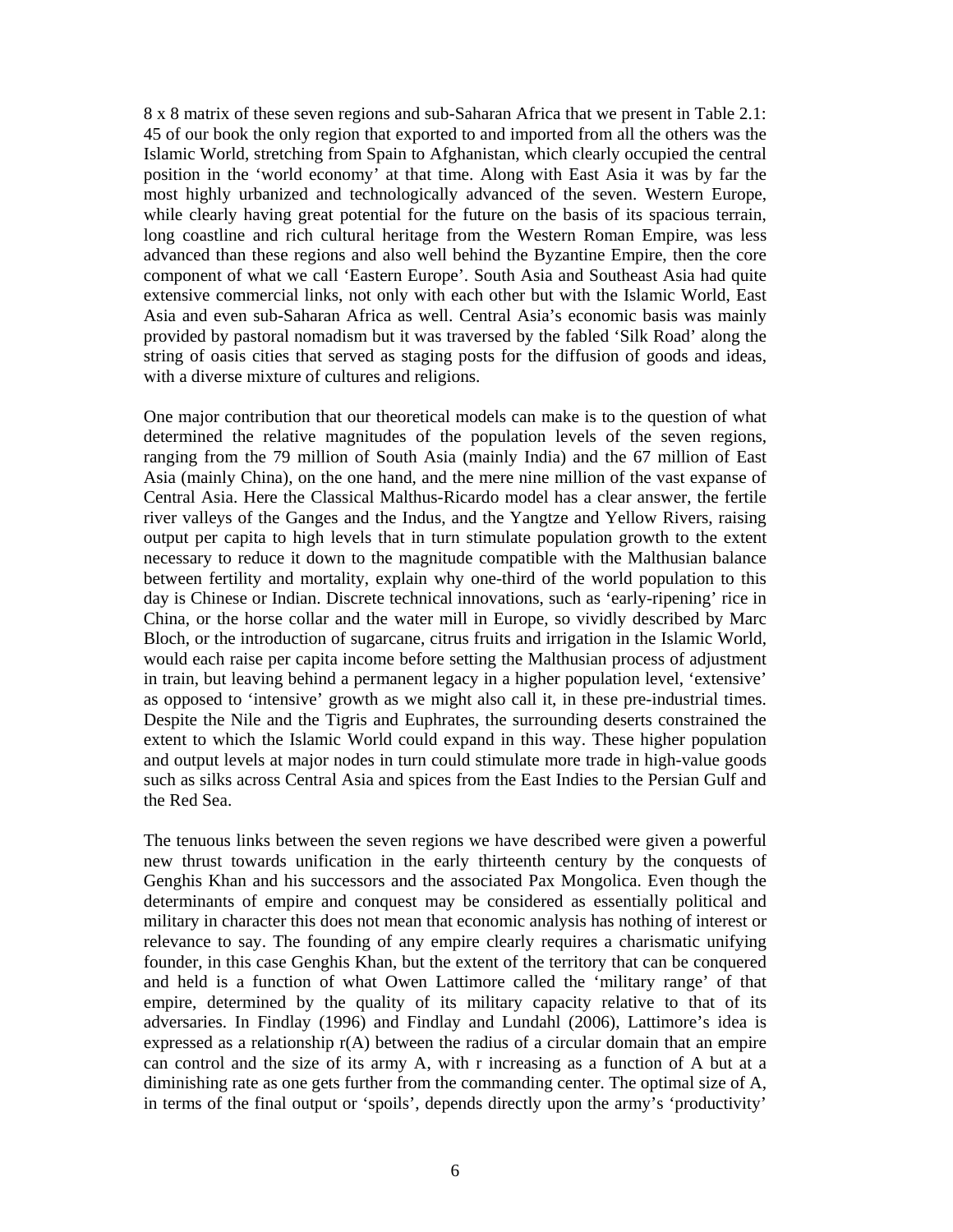in territorial acquisition, and inversely on its opportunity cost in terms of foregone civilian activity. Pastoral nomadism made the Mongols superb mounted archers, with a very large 'marginal product' in raiding and conquest relative to the opportunity cost of peaceful employment in tending their herds, giving them what Stanislaw Andreski called a very high MPR or 'military participation ratio' that is, the fraction of the adult male population that could be permanently kept under arms. Thus within a few decades Genghis and his successors, with their base at Karakoram in Central Asia, were able to rule a vast area extending from Iran and the borders of Russia in the west to China in the east.

Once established the Mongols wanted to encourage production and trade, both internally and externally, in the interest of maximizing their revenue base. This was done both directly, as in China by Kublai Khan and his successors, and in Iran by the Ilkhans, and indirectly through the extraction of tribute from Russia by the Golden Horde. Hence it is no surprise that the Mongol Peace enabled Marco Polo and a small party of Venetian merchants to travel unmolested all the way to the court of Kublai Khan. As Joseph Needham (1954: 140) said in the first volume of his monumental history 'The roads across Central Asia were busier and safer than ever before or since'. The role of the Pax Mongolica in stimulating trade around the then known world is vividly described by Janet Abu-Lughod (1989) in her well-known book, and is further documented in *Power and Plenty.* Along with trade Needham believed that a number of crucial innovations, such as printing and gunpowder, or at least the essential ideas for them, were transmitted from east to west as a result of the Pax Mongolica. Western Europe, sheltered from the Mongol onslaught, was catching up rapidly with Byzantium and the Islamic World. The land frontier was extended eastward by the use of the heavy plough and the Italian cities began to dominate the commerce of the Mediterranean, while the *Reconquista* reclaimed most of Spain from its Arab and Berber rulers. The Islamic World was dealt a further massive blow by the sack of Baghdad and the overthrow of the Abbasid Caliphate in 1258, but the Mamluks stemmed the further advance of the Mongols at the Battle of Ain Jalut in Palestine in 1260, with the center of gravity of the Muslim realm passing to their capitals in Cairo and Damascus.

Goods and ideas, however, were not the only things that could pass along the east-west trade routes secured by the Pax Mongolica. So could germs, specifically the plague germ *Yersinia Pestis.* The result was the greatest natural catastrophe to ever befall humanity, the Black Death of the mid-fourteenth century, which carried off more than a third of the population of Western Europe and did considerable damage in the Islamic World and Eastern Europe as well. The economic consequences of the Black Death can conveniently be analyzed by the Malthus-Ricardo model, as in Findlay and Lundahl (2002). The initial decline in population raises the per capita income and real wages of the survivors while reducing rents per acre of land. This sets in motion an ongoing revival of population and labour supply, so that per capita incomes and wages start to slowly fall back towards their previous levels from the peaks in the immediate aftermath of the onset of the plague. Unless the fertility and mortality rates shift as functions of the real wage or per capita income, the original equilibrium levels of these variables will eventually be restored. Total population and output will also return to their former equilibrium levels unless technology improves or the supply of arable land is increased. The experience of labour scarcity, however, as argued by the medievalist David Herlihy (1997), stimulated labour-saving technical progress in a number of sectors and also led to a reduction in fertility as a function of per capita income, raising the equilibrium level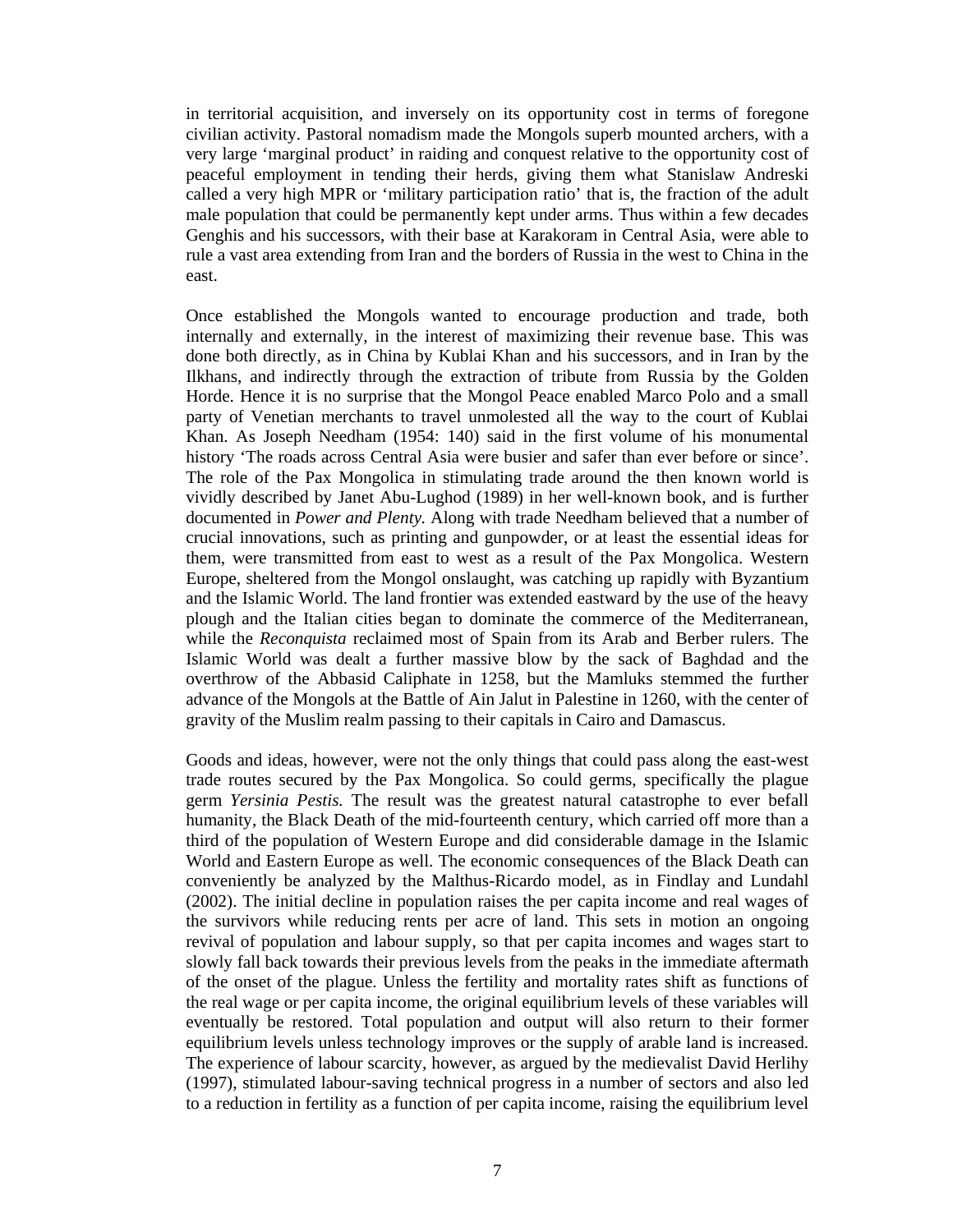of per capita income that equated the rates of fertility and mortality. Western Europe thus returned, after over two centuries, not only to a higher plateau of total population output, but of per capita income as well, than she had enjoyed before the onset of the Black Death around 1350.

Why did not similar favourable developments occur in the Islamic World, which suffered the same shock with comparable severity? The reason seems to be that in the core area of Egypt, Syria and Palestine ruled by the Mamluk sultans these predatory rulers were able to act in a centralized fashion, unlike the looser feudal structure of Western Europe, to maintain their revenues despite the steep declines in population and output, imposing drastic taxes on agriculture, industry and trade that stifled the possibility of recovery.

The Black Death also had major monetary consequences, also examined in some detail in Findlay and Lundahl (2002). Using the familiar Fisher equation  $MV = PQ$  we see that the sharp fall in Q, the initial output slump, led to a rise in P, the price of goods in terms of silver. Thus silver became cheaper in terms of goods, further discouraging the production of silver already lowered by the decline in labour supply and the rise in real wages. Higher per capita incomes led to a rise in luxury imports from the east, which combined with the drop in silver output led to a continuing drain of silver referred to by monetary historians such as John Day (1978) as 'The Great Bullion Famine of the Fifteenth Century'. The movement of silver eastwards from Britain and France through Venice to Egypt was traced by Lopez et al. (1970). The recovery of population and output in the west, however, eventually also led to an eventual reversal of the silver drain and a gradual return towards monetary equilibrium in the west. Traditional economic history has tended to regard demographic and monetary explanations of these medieval crises as competing alternatives but the analysis in our paper integrates both into a unified general equilibrium framework.

The expansion of the east-west trade of silver in one direction and of spices and other oriental goods in the opposite one greatly benefited the two 'middlemen' through whose hand all the goods had to pass in both directions, the Mamluk sultans who controlled the passage between the Red Sea and the Mediterranean, and the commercial republic of Venice that handled transport and distribution at the western end. Together they operated an implicit joint double monopoly or monopoly-monopsony, simultaneously lowering purchase prices from the east and raising selling prices in the west, imposing what amounted to a 'maximum revenue tariff' on the lucrative east-west trade. Monopoly profits of course attract potential rivals, and both Venice and the Mamluks did not lack these. For the Venetians their most bitter rivals were the Genoese, who had long dreamed of doing an 'end run' around Venice and its Muslim allies by circumventing the southern extremity of Africa and sailing directly to the source of the spices in the East Indies. Not surprisingly, it was the Genoese Christopher Columbus who, in pursuit of this objective on a voyage commissioned by the Spanish monarchs Ferdinand and Isabella, wound up 'discovering' an entirely New World in 1492, leaving it to the Portuguese Vasco Da Gama to circumvent the Cape of Good Hope and sail directly to India in 1498. For the Mamluks their main rival was the formidable new empire of the Ottoman Turks. It was again not a mere coincidence that the Ottoman Sultan Selim the Grim was able to destroy the Mamluks as an independent force and capture Egypt in 1516, so soon after the blow delivered to the Mamluk-Venice monopolistic alliance by the voyage of Da Gama.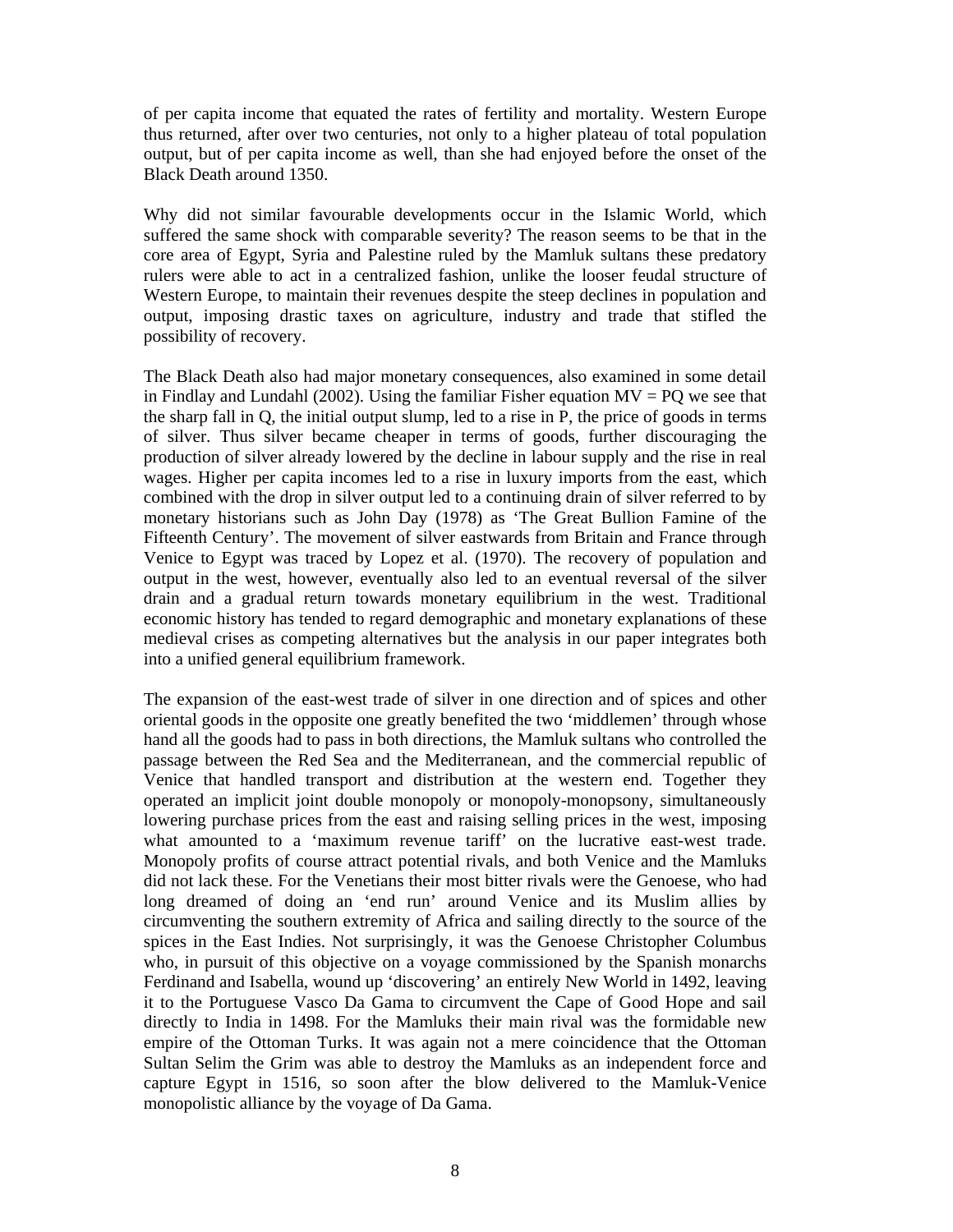While the Iberian 'Voyages of Discovery' have long been celebrated as the triumph of a rational, adventurous and technologically progressive West as opposed to a more passive and somnolent 'East' the truth is both more complicated and interesting. Only more recently has the world come to hear of the remarkable voyages into the Indian Ocean to Southeast Asia, Africa and the Persian Gulf undertaken by the Ming Dynasty during the early decades of the fifteenth century under the leadership of the Muslim eunuch admiral Zheng He. The size and seaworthiness of his vessels greatly exceeded those of the later Iberian mariners. While trade does not appear to have been the primary purpose of the voyages, which seem to have been motivated more by the desire to display the reach and might of the new native dynasty that had driven out the Mongols, the voyages undoubtedly stimulated trade in Southeast Asia and the Indian Ocean, particularly in pepper and spices. Anthony Reid (1990, 1993) considers that the Ming voyages led to the rise of the port-city of Melaka as the hub of an expansive 'Age of Commerce' in Southeast Asia that began almost a hundred years before the Portuguese entrance into eastern waters. In contrast to the liberal trading practices of the Asian merchants and states, the Portuguese, followed by the Dutch and East India Companies, used what Douglass North has called the western 'comparative advantage in violence' in the attempt to impose, with mixed success, an effective monopoly of the spice trade. The Ming voyages were discontinued in the 1430s and even the technology of building the remarkable vessels seems to have been lost, apparently in the interest of a court faction that preferred to save the resources for frontier defense against the possibility of a return of the Mongol hordes. The Chinese thus clearly had the technological capability to mount long-distance maritime voyages, though not the same strong commercial incentives to expand and sustain them as the relatively resource-deficient Western Europe in the fifteenth century.

## **3 HISTORY 1500-1870: FROM THE VOYAGES OF DISCOVERY TO THE INDUSTRIAL REVOLUTION AND ITS GLOBAL CONSEQUENCES**

The discovery of the New World clearly conferred enormous benefits on Western Europe, multiplying at a stroke the natural resources at its command, given sufficient investment and effort to control the distances and physical obstacles involved. The acquisition of these vast additional resources was made much easier by the tragic decline of the native populations due to the 'guns, germs and steel' that the *conquistadores* brought with them. Even after more than 200 years, no one has ever written a better evaluation of the momentous consequences of this event, and the associated discovery of the Cape Route, than Adam Smith (WN, Bk 4, ch. 7: 141-2) himself, so I shall simply quote him directly:

'The discovery of America, and of a passage to the East Indies by the Cape of Good Hope, are the two greatest and most important events in the history of mankind…..' and, furthermore:

'instead of being the manufacturers and the carriers of but a very small part of the world…..the commercial towns of Europe have now become the manufacturers for the numerous and thriving cultivators of America, and the carriers, and in some respects the manufacturers too, for almost all the distant nations of Asia, Africa and America. Two new worlds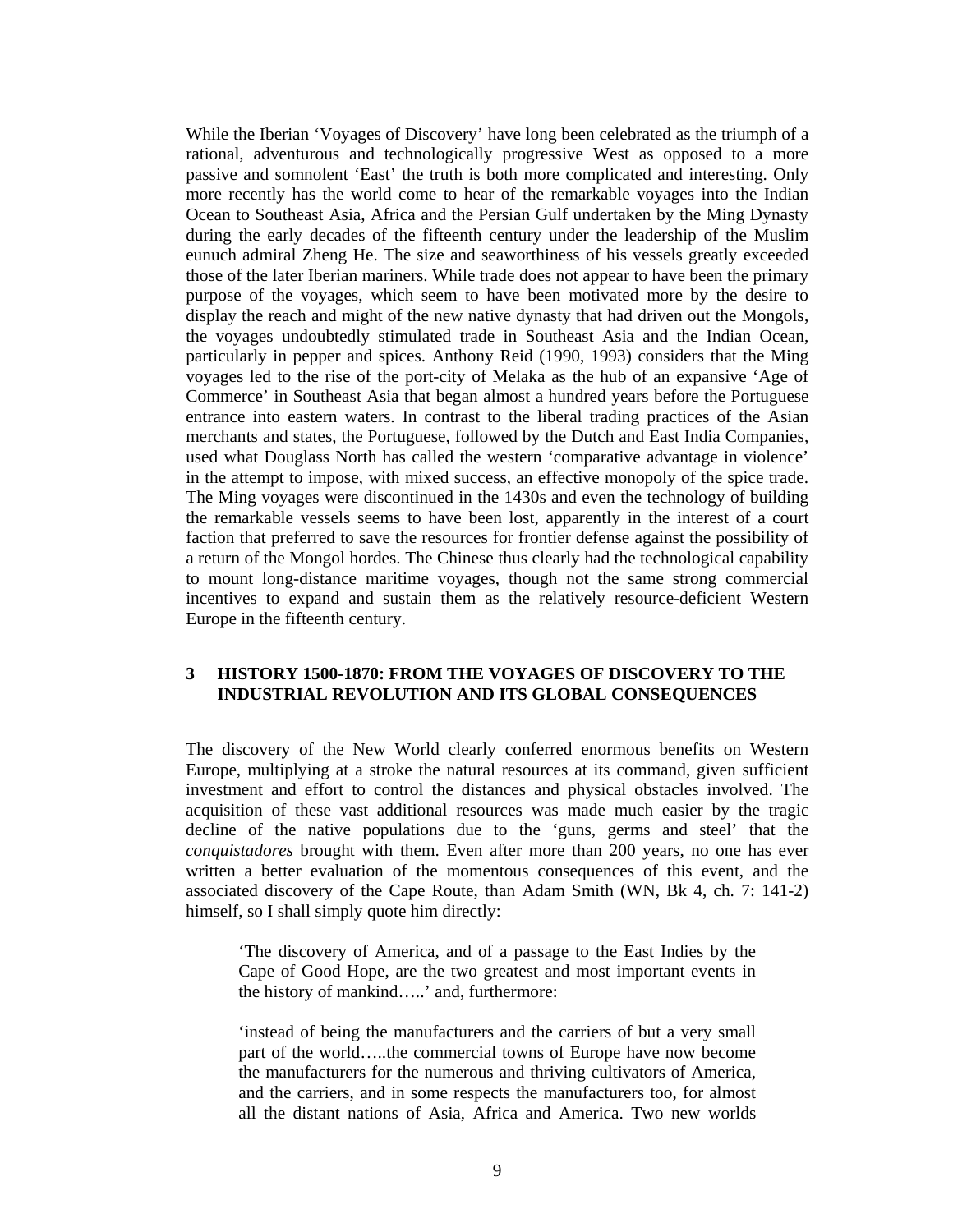have been opened to their industry, each of them much greater and more extensive than the old one, and the market of one of them growing still greater and greater by the day'.

The crucial importance of transport costs, so much emphasized by Smith as we noted, was of course particularly operative here. The first significant commodity to cross all the oceans of the world, including the still yet 'undiscovered' (until 1513) Pacific, was silver, which the mines of the New World released in a chain that girdled the world from west to east while 'loosing in the opposite direction a rich and varied stream of different commodities and precious goods from east to west' (Braudel 1975: 569). The Dutch and English East India Companies, established at the turn of the seventeenth century, used American (and some Japanese) silver to purchase the Indonesian spices, Chinese silks and porcelain and Indian cotton fabrics that they could sell so profitably in Europe, with the Dutch East India Company in particular inheriting the monopoly rents of the Venetian-Mamluk alliance. Ming China and the great 'gunpowder empires' of the Islamic World, the Ottomans, Safavids and Mughals, all used American silver to expand their money supplies and collect their tax revenues. New World plants augmented the food supplies and stimulated population growth all around the world, notably including China.

Africa, tragically, was drawn inextricably into the growing trade across the Atlantic by the export of slaves to the sugar plantations of the New World. This was the 'base' of the infamous 'Triangular Trade', the other two sides being the export of sugar, indigo, tobacco and later cotton from the New World to Europe for further processing and sale, and the export of manufactures from Europe to Africa for the purchase of the slaves. Britain and France relied increasingly on their New World colonies as sources for imports and re-exports of lucrative primary products, and as markets for their manufactured exports, with slave populations and sugar production both increasing from five to six fold in the course of the eighteenth century. Saint Domingue, the present Haiti, had a slave population of almost half a million in 1791 on the eve of the great uprising that established the first black republic in the world, and only the second in the New World after the United States, whose own slave-owning founders did not look upon the new State with a friendly eye.

It is against this background of expanding trade with Asia, Africa and the New World that Kevin O'Rourke and I argue that the phenomenon of the British Industrial Revolution of the eighteenth century has to be seen. The key economic relationships involved can be analyzed by the model of the Triangular Trade presented in my Graham Lecture at Princeton, Findlay (1990), which drew on an earlier contribution by Darity (1982). In this model Britain produces manufactured goods (cotton textiles), using its own capital and labour and imported raw materials (raw cotton). These manufactures are exchanged for slaves from Africa, who are then sold across the Atlantic to planters in the Americas, who produce raw cotton using land and the labour of the slaves, and then sell the raw cotton to Britain where they also purchase manufactured goods after paying for their slave imports, thus completing the circuit of the three-cornered exchange. Taking the production functions for British manufactures and American raw cotton as given, along with the supply function for slaves from Africa, the model then determines the output of manufactures in Britain, the size of the slave labour force necessary to produce the raw cotton required by this output, the relative price of cotton in terms of manufactures, the asset price of slaves as the present discounted value of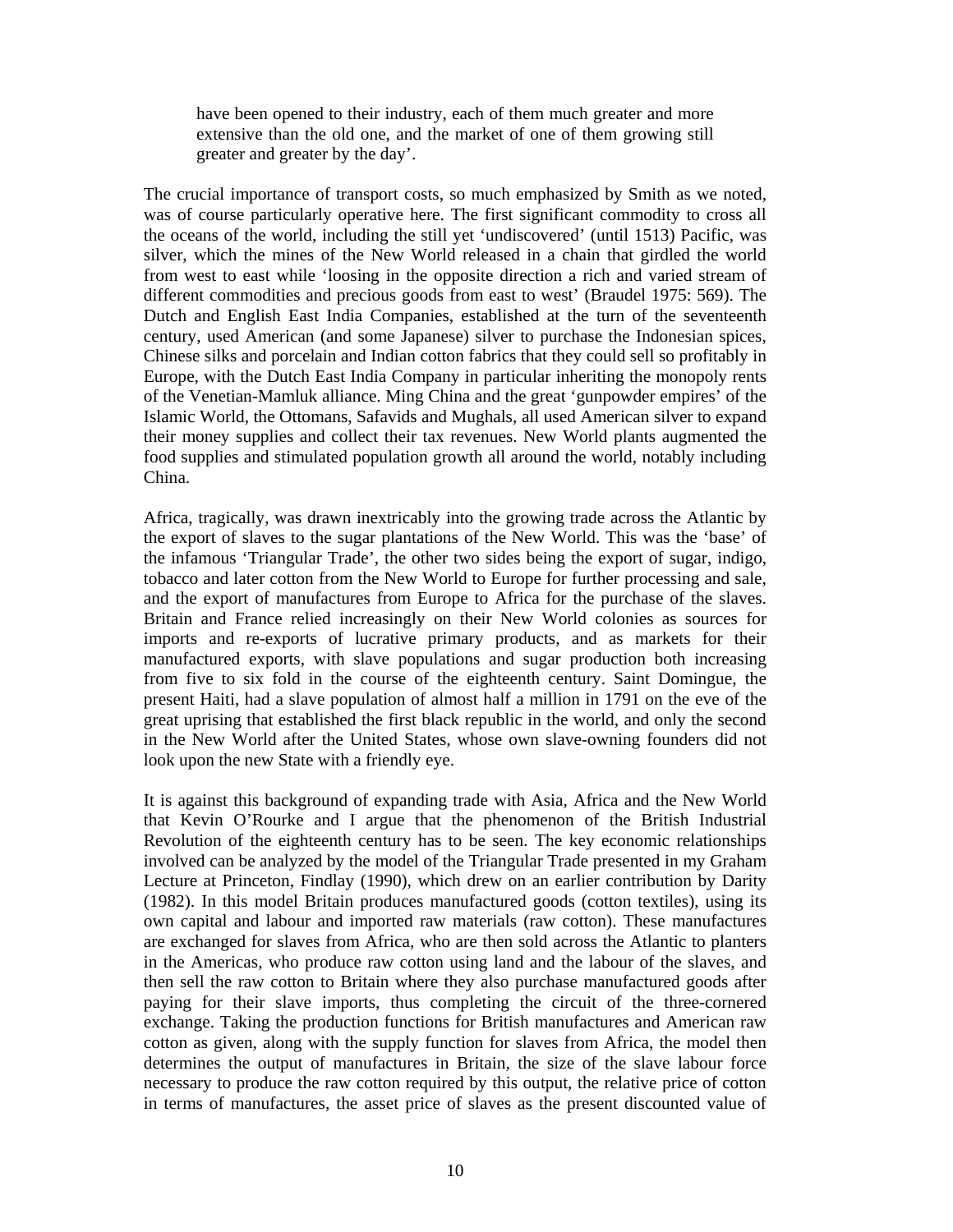their future marginal products net of their maintenance costs, and the amount of slave imports from Africa needed to maintain the slave labour force constant, since the net rate of reproduction of a slave population is generally negative.

Suppose now that there is a technical innovation, or a series of related innovations, that substantially increases the final output obtained by a given combination of capital and labour, while, for simplicity, keeping the ratio of raw material input to final output constant. The effect is to raise the outputs of both the final output and raw cotton, along with the relative price of both raw cotton and slaves in terms of manufactures, as well as the size of the slave labour force and therefore also the annual flow across the Atlantic necessary for its reproduction. All of these 'predictions' of the model are borne out by the data, as documented in Findlay (1990) and subsequently, thus establishing the 'inconvenient truth' of the linkage between Atlantic slavery and the Industrial Revolution. In particular the volume of slave imports into the New World rose sharply in the decades of the 1780s and 1790s, as the Industrial Revolution was beginning to get underway, and would no doubt have continued increasing even further had it not been for the British abolition of the slave trade in 1807. As Fogel and Engerman (1974) demonstrated in their seminal work *Time on the Cross* slavery by no means faded away as a result of inherent institutional inefficiency in the modern world, as argued by Adam Smith and J. E. Cairnes, but continued to flourish as a highly profitable source of supply for the Lancashire cotton textile industry until the Civil War in the 1860s.

The link between slavery and the Industrial Revolution was first drawn in the pioneering study by Eric Williams (1944), and the 'Williams Thesis' has been controversial ever since. Williams narrowed the focus of the linkage to profits from the slave trade as a source of the financing for the investment involved in the Industrial Revolution, drawing criticism from many quarters, with the most cogent perhaps being that of Engerman (1972). Williams is vigorously defended, however, by Barbara Solow (1985, 1987) and Joseph Inikori (2002), in addition to Findlay (1990) and Findlay and O'Rourke (2007: 335-7). As in the case of most controversial 'theses' in history, it would be safe to say that the 'jury is still out' on this one. Some diehard members of the 'counterfactual' Cliometric school are still inclined to argue that the whole discussion is irrelevant, since if not in cotton textiles the Industrial Revolution would just as well have occurred in some other sector of the British, or some other, presumably European, economy.

The role of international trade itself in relation to the Industrial Revolution has been a subject of long-standing interest, also not unaccompanied by controversy. There is no doubt of course that the early stages of the Revolution were associated with an export boom, particularly in the Lancashire cotton textiles industry. But was the boom a response to an exogenous increase in overseas demand, or did it reflect instead a 'supply shock' resulting from a surge of technical innovations in cotton spinning and weaving. I argued in Findlay (1982) that the sharp fall in Britain's terms of trade was what we would expect if the exogenous shock was a technical innovation in the export sector, as examined in Findlay and Grubert (1959), and this was indeed exactly what seems to have happened, whereas an increase in overseas demand would have led to an improvement in Britain's terms of trade. The fact that such a substantial portion of cotton textile output could be sold abroad reflected an expanding and highly elastic world demand for Britain's exports, and a correspondingly elastic supply of imports of both food and raw materials, both in turn arising from and being sustained by the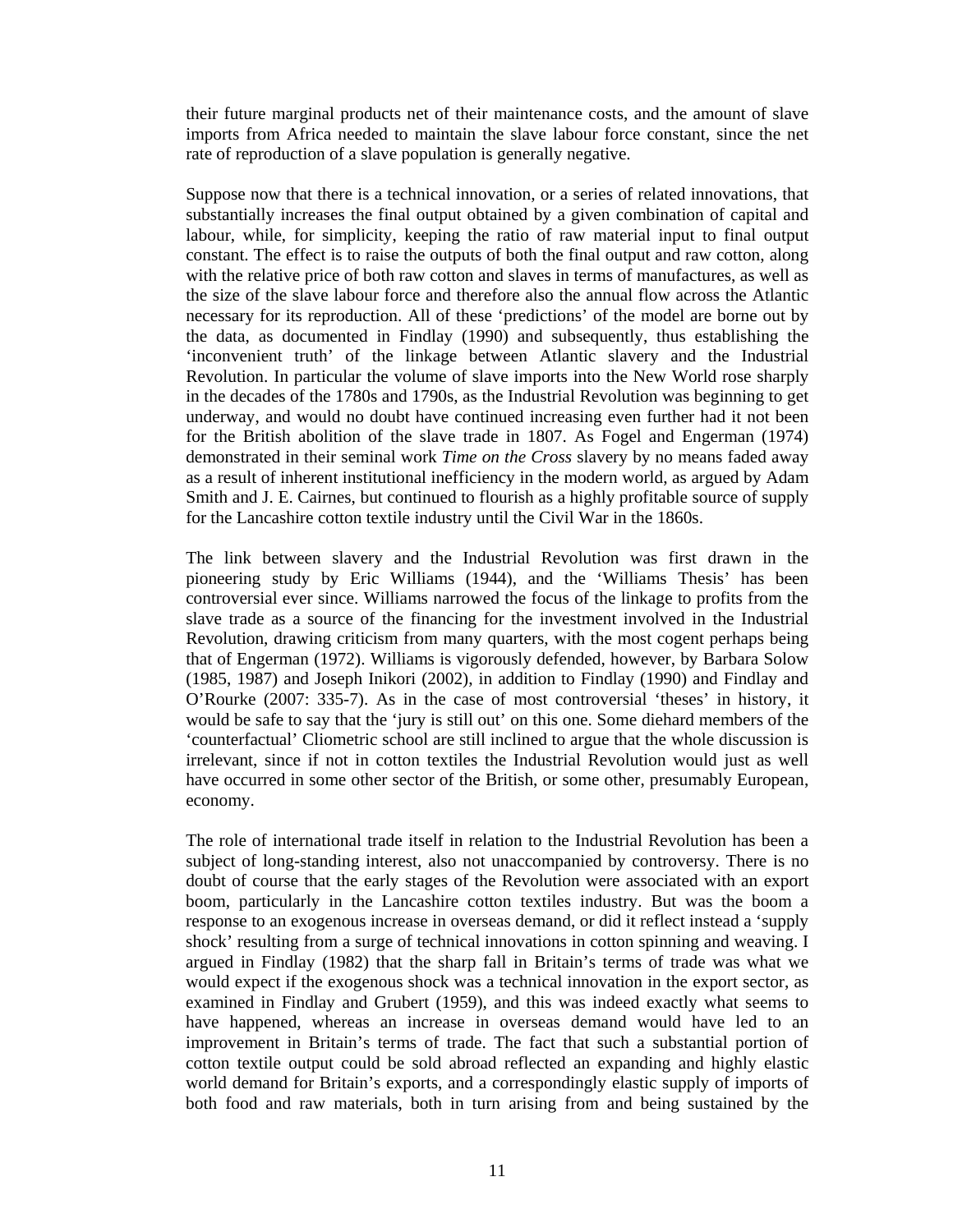commercial penetration and growth of empire in the Americas and Asia. The world as a whole would of course have been much better off with universal peace and free trade, but Britain's success in the global warfare of the Age of Mercantilism created the background for the emergence and sustained progress of the Industrial Revolution, as we argue at length in Findlay and O'Rourke (2007: ch. 6).

As has long been recognized, the Industrial Revolution was accompanied, and to some extent preceded, by a substantial rise in the productivity of the British agricultural sector as well. Despite this, however, it took the eventual repeal of the Corn Laws in 1846 to lead to a sufficient increase in imported grain to feed the expanding population, enabling Britain to become the 'Workshop of the World', concentrating on the export of cotton textiles from Lancashire and iron and steel products from Birmingham and Sheffield. Rents per acre fell, real wages were at least sustained and the profit rate rose, just as predicted by the Ricardian model of the *Essay on Profits,* as expounded in Findlay (1974). The energy requirements for the unprecedented industrial growth were provided by coal to fuel the steam engines, which were being applied in rapid succession to a number of industries including railways and later steam ships. The economic system was thus freed from dependence on renewable resources on the surface of the earth, to an apparently unlimited supply of fossil fuels from the interior, as Anthony Wrigley (1988) has emphasized, replacing what he called the 'advanced organic economy' of earlier times by the 'mineral-based energy economy' that we have been running on ever since. Abundant supplies of coal and iron ore in Britain, France, Belgium and Germany made the Industrial Revolution diffuse rapidly in Northwestern Europe, before eventually spreading eastwards to Russia and Japan and westwards to the United States.

The discovery of the New World and the Cape Route generated the possibility of enormous potential windfall gains to whichever of the rising nation-states of Europe, the only ones in the game, for access to and control over the immense natural resources involved. This ushered in the 'Age of Mercantilism' from the turn of the seventeenth century to the first quarter of the nineteenth century. Spain and Portugal dropped out early in the game, while the Dutch, despite their splendid mercantile and maritime resources, were too small to compete against the only heavyweights, France and Britain. These two powers engaged in a global struggle on all continents in the course of what has aptly been called a 'Second Hundred Years War', with notable British victories in the Seven Years War of 1756-63 and finally the Napoleonic Wars ending in 1815, leaving the Royal Navy in command of the oceans of the world. The convergence of the onset of the Industrial Revolution with the establishment of the *Pax Britannica* led to an increasingly liberalized global trading system with falling tariffs and transport costs. The darker side of the story was the penetration and incorporation of recalcitrant Asian and African peoples and nations into the colonial empires or zones of influence of the European powers and the United States. The result was what D. H. Robertson (1938) referred to as the 'Great Specialization', with Western Europe, later followed by the United States and Japan, concentrating on the production and export of manufactures and the rest of the world on raw materials and foodstuff. The primary producers and exporters were of two kinds, the relatively densely populated tropical zones on the one hand, and the labour-scarce, land-abundant, temperate zone 'Regions of Recent Settlement' as the League of Nations used to refer to them, on the other, essentially Canada, the United States, the Southern Cone of Latin America, Australia and New Zealand, populated largely by European settlers.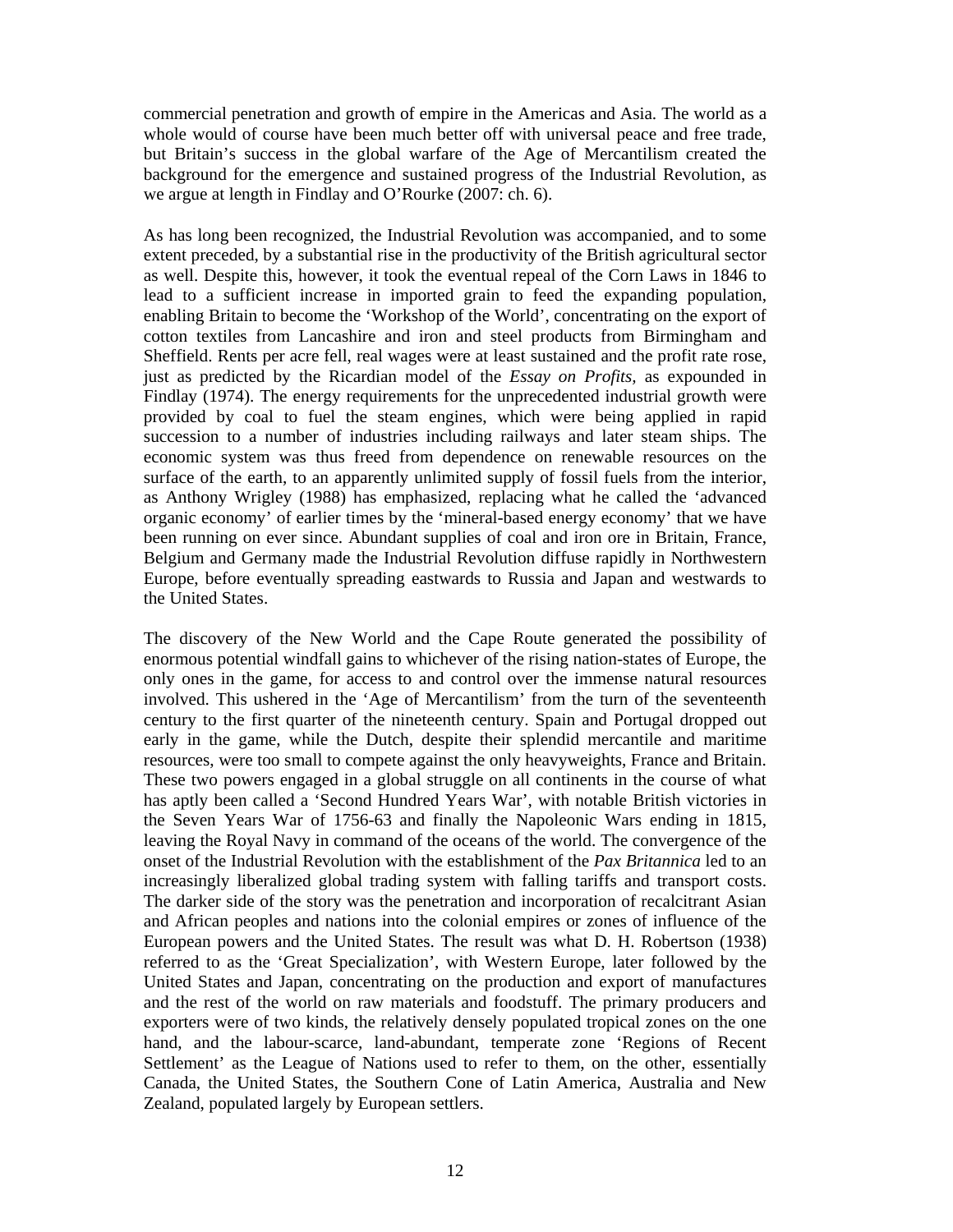Findlay and Lundahl (1999), drawing on the classic works of Arthur Lewis, Ragnar Nurkse and others, provides a description and analysis of the relations between trade and development during this era of the evolution of the world economy, which reached its zenith in the 1870-1914 period, demarcated by the opening of the Suez Canal and the outbreak of the First World War. For the links between the industrial countries and the exporters of tropical produce we use the North-South models described earlier, with the movement of the terms of trade essentially tying the growth rate of the South to that of the North and not permitting any sustained rise in real wages or per capita incomes because of the 'unlimited' supplies of labour. For the temperate zone countries we use what we called the 'Christopher Columbus' model, based on Findlay (1993; 1995: ch. 5). The key concept here is that of an 'endogenous land frontier', based on the work of the economic historians Guido Di Tella (1982) of Argentina and Knick Harley (1978) of Canada. The idea is that the pristine lands of the New World had to be made accessible and cultivable by a costly process of investment at increasing marginal cost per acre as the open frontier was extended. The Old World produces manufactures and food, the New World food and raw materials, the intermediate inputs of the manufacturing sector of the Old World. The total labour supply is fixed and allocates itself between the two worlds by migration that equalizes wage-rates on both sides of the Atlantic. The interest rate, equal to a given rate of time preference, supports and elicits whatever supply of capital is required for use in manufacturing and the opening up of new lands in the overseas territories, the extent of which is determined by equality between the rate of interest and the ratio of the rent per acre to the marginal cost of land at the limit of the frontier. The model determines the relative prices and outputs of the three goods along with the real wage and rents per acre, the allocation of the labour force between the two 'worlds', and the extent of the frontier. Technological progress in manufacturing raises the demand for food and raw materials, raising their relative prices and extending the frontier. The impact of crucial innovations in transport, such as the railway, the substitution of steam for sail, and the refrigerator ship, all together resulting in what Kevin O'Rourke (1997) termed the 'European grain invasion' from the New World into the Old, thereby prompting an exodus of population across the Atlantic in the late nineteenth century, are also readily analyzed within this theoretical framework.

## **4 HISTORY 1870-1914: THE GOLDEN AGE OF GLOBALIZATION**

The period from 1870-1914 was undoubtedly a 'Golden Age of Globalization'. It was marked not only by an unprecedented expansion of trade but of capital movements and labour migration as well, all under the aegis of the *Pax Britannica* and the pound sterling. What Kindleberger (1996) called the 'world economic primacy' of Great Britain was already being contested by the emergence as industrial powers of Germany and the United States, while Japan also began its remarkable modernization at the outset of this period. The seeds for the eventual undoing of the golden age were being laid by the unseemly 'scramble for Africa' by the European powers and the competition between Russia, Japan and the United States for influence and control in the Pacific. The Manchu Qing Dynasty in China, already severely weakened by the Opium Wars and the catastrophic Taiping Rebellion, was humiliated further by the loss of Taiwan as a result of the Sino-Japanese war of 1895, and finally overthrown by internal rebellion in 1911. The Great War of 1914-18 swept away these and other ancient empires and the 1919 Treaty of Versailles marked the emergence of an entirely new world order, or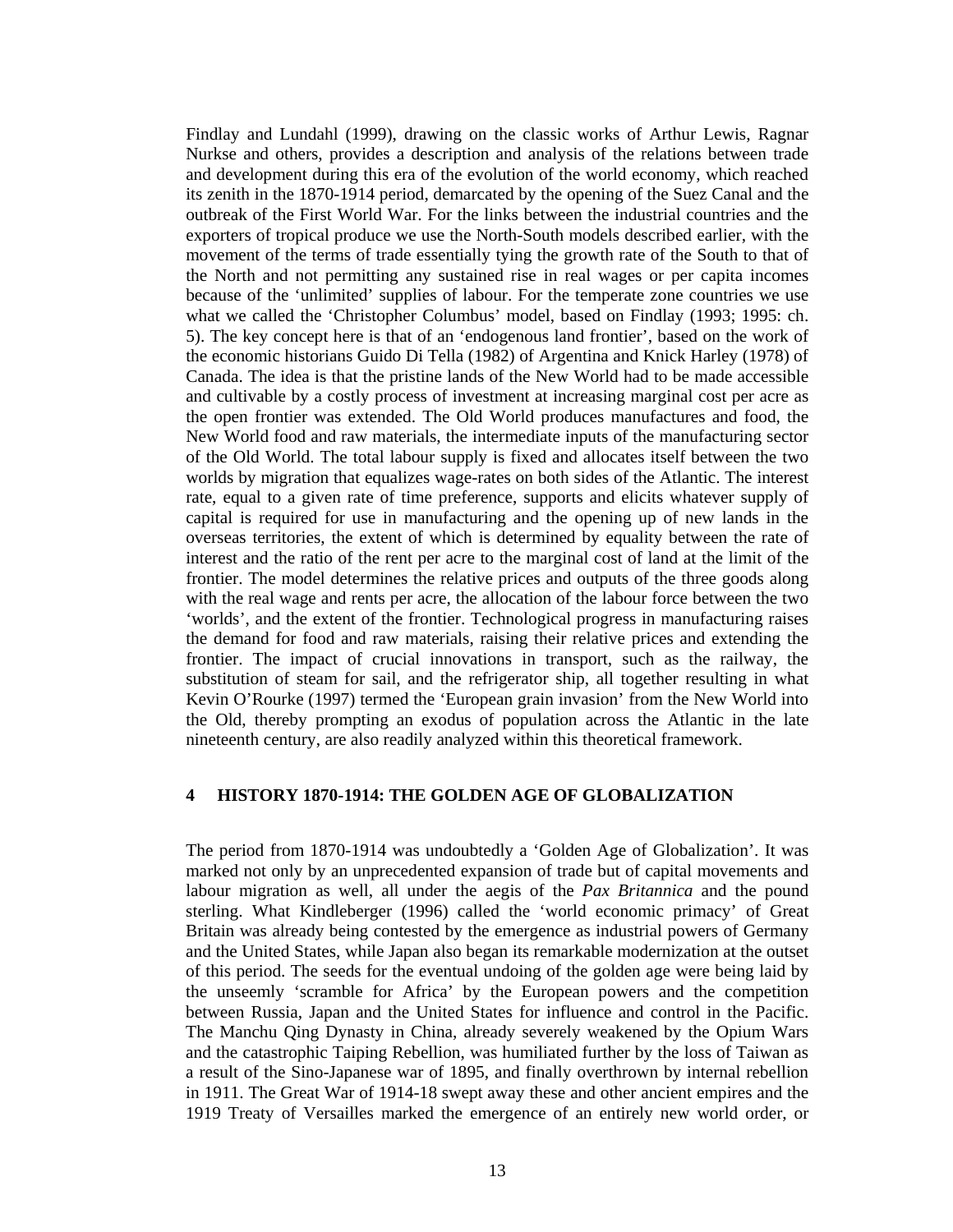rather the lack of one, for the next two decades. The trade-development nexus, which had been operating so smoothly, even if so inequitably, during the 1870-1914 era, went into reverse during the unstable years between 1919 and 1939, marked as they were by hyperinflation in the 1920s and massive unemployment in the 1930s, reflected in pronounced volatility of trade flows and declining international capital and labour mobility.

The end of the Second World War was soon followed by the emergence – as independent nation-states – of the former colonies of European powers in Asia and Africa, joining Latin America to form a 'Third World' of developing economies alongside the already industrialized nations of Europe and North America. Not surprisingly, most of these nations were not eager to continue their past colonial role as specialized exporters of primary products. The work of Hans Singer (1950) and Raul Prebisch (1950) seemed to indicate that there was a secular tendency for the terms of trade to turn adversely against primary producers, and so 'import substitution' for manufactured goods appeared to be an attractive development strategy. The apparent success of the Soviet Union in creating a model of centrally planned industrialization also strongly reinforced this tendency. Two sets of highly influential empirical studies, led by Little et al. (1970) for the OECD, and by Jagdish Bhagwati (1978) and Anne Krueger (1978) for the NBER, evaluating the relative performance of a large number of developing countries, clearly showed, however, that a more export-oriented, or 'outward-looking' development strategy tended to lead to higher growth rates of national income and better economic outcomes overall. The star performers in exportled growth were the so-called 'Gang of Four' of South Korea, Taiwan, Hong Kong and Singapore, all of which attained close to double-digit GDP growth rates coupled with even higher export growth rates for several decades starting in the early 1960s. The lead of these four was accompanied by a further turn towards outward orientation by Thailand, Malaysia and Indonesia, classic export economies of the preceding era. The success of these Asian economies seems to have been an important factor in convincing Deng Xiaoping to make his momentous decision to open China to the world economy shortly after the death of Chairman Mao Zedong in 1976, exactly two centuries after Adam Smith's recommendation of the benefits to China of a more active involvement in foreign trade, as we have noted above. After a decade of surging export-led growth in China it was not long before the other Asian demographic giant India also followed suit in availing itself more actively of the plentiful opportunities offered to it by the rapidly expanding world economy of the late twentieth century, with almost comparably remarkable results. These events, coinciding with the collapse of the Soviet Union and of its satellite regimes in Eastern Europe in 1989, led to the declaration of the so-called 'Washington Consensus' on development policy, marked by reliance on the free market and the price mechanism as the main avenues to the achievement of sustained growth of living standards in the Third World, and a substantial dismantling of the role of the state in the economic system beyond the maintenance of law and order and the provision of basic infrastructure. Despite a substantial setback as a result of the Asian financial crisis of the late 1990s, the developing countries led by Asia – but followed as well by Brazil and Chile in Latin America, and even to some extent by Africa – together with the countries of the former Soviet bloc, achieved rapid growth rates of GDP and trade volumes during the global boom stimulated by the revolution in information technology that began in the early 1990s.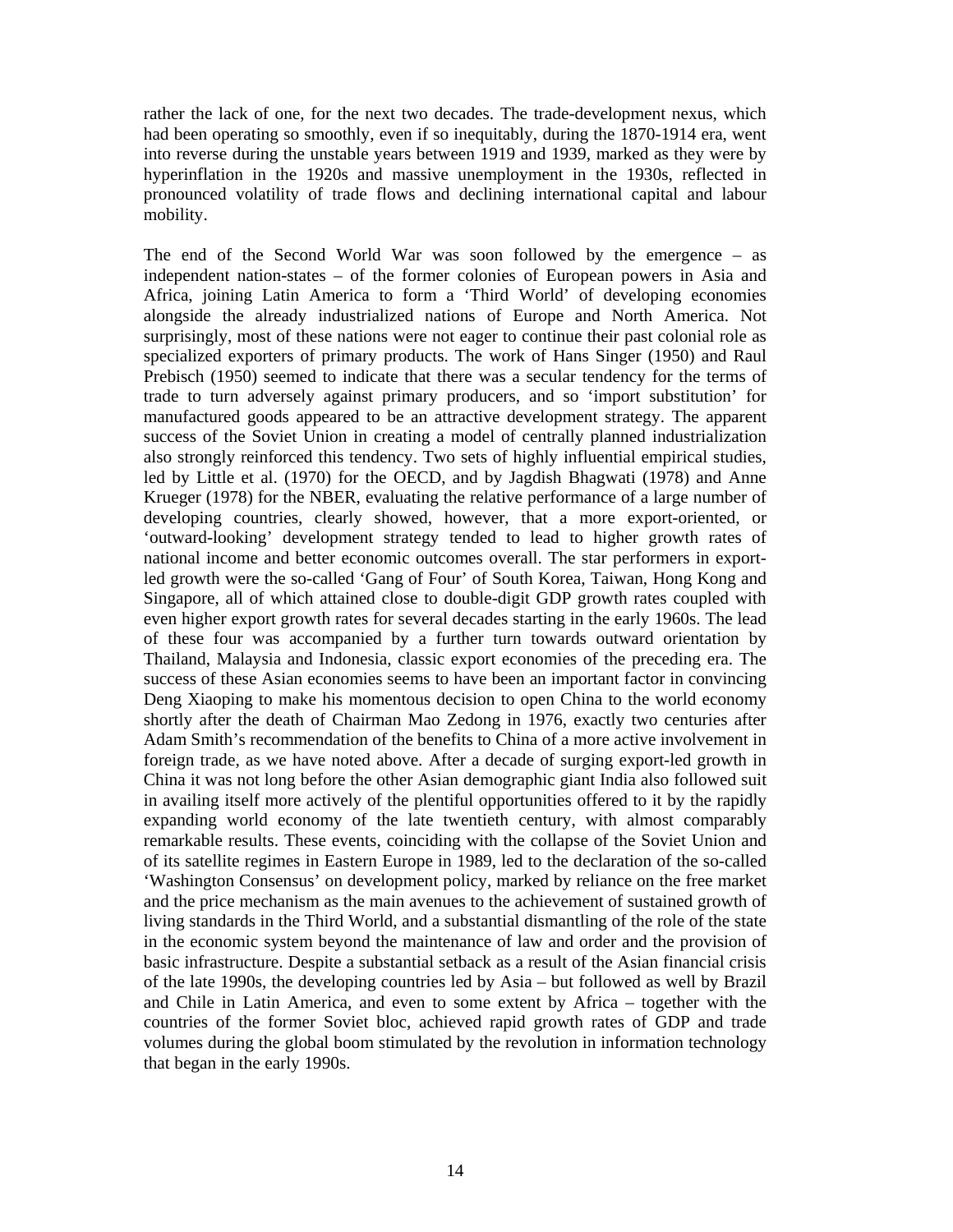This remarkable global expansion however was marked by a historically and economically perverse pattern of international payments imbalances, with massive capital exports from what was still a very poor country, China, to the richest country in the world, the United States. This so-called 'global savings glut', together with the low interest rate policy of the Federal Reserve Bank and a lack of sufficient regulation contributed to the extravagant sub-prime mortgage lending mania in the United States, the unsustainable nature of which was eventually revealed in the current global financial crisis, setting off a steep fall in global output and an even steeper one in world trade in late 2008 and 2009, from which we are as yet to even begin to fully emerge. Contrary once again to the established pattern of historical experience, the developing countries led by China and India are still maintaining relatively strong if reduced growth rates of GDP during the current 'Great Recession', while the advanced economies of the United States, the European Union and Japan are barely beginning to recover in terms of output while still experiencing rising unemployment, despite continued monetary expansion and fiscal stimulus. This has led to a controversy on whether, and if so to what extent, the world economy has experienced a 'decoupling' of growth in the South from that in the North, or as Arthur Lewis used to put it, has the South managed at last to 'internalize the engine of growth' from exports driven by growth of demand in the North to its own investment, consumption and government expenditure?

## **5 THE WORLD ECONOMY IN THE LAST CENTURY**

How are we to account for the structural basis of the contemporary world economy that is undergoing these violent and unprecedented gyrations and transformations? Another way of posing this same question is to enquire what, if anything, has changed in the basic pattern of the North-South relationship that prevailed during the 1870-1914 golden age and was so severely battered during the interwar years. Put it this way, the answer is not hard to find. It lies in the fact that the composition of the South's exports has changed dramatically since about 1960, when the four East Asian economies began their export-led surge. The tropical primary products such as sugar, tea, coffee, cocoa, rubber and so on continue to be exported but they have been vastly outstripped by the expansion of manufactured exports. While initially of a strongly labour-intensive nature, such as apparel and footwear, these exports have not only grown remarkably in volume but have been steadily upgraded as well, displaying increasing capital-intensity and technological sophistication. But is it not true, as Arthur Lewis (1977: 70) said, 'When the LDCs switch from exporting primary products to exporting manufactures to the rich countries, they exchange one dependence for another'? The difference however, as Lewis himself was of course well aware, is that these exotic tropical products are noncompeting imports of the developed countries, and so the markets for them were easily saturated, whereas in the case of even labour-intensive manufactured exports there is substantial import-competing domestic production in the developed countries that can be replaced. This would provoke successful attempts at protection unless, as was the case for most of the last fifty to sixty years, the North has itself been enjoying a prolonged boom, powered by rapid technological change and a generally stable macroeconomic framework, which has enabled the displaced workers from these sectors to find as good or better jobs in higher value added manufacturing or services. This means that instead of being tied, as on a leash, to the North's own growth rate, the South can begin to sustain a higher growth rate than the North without being choked off by the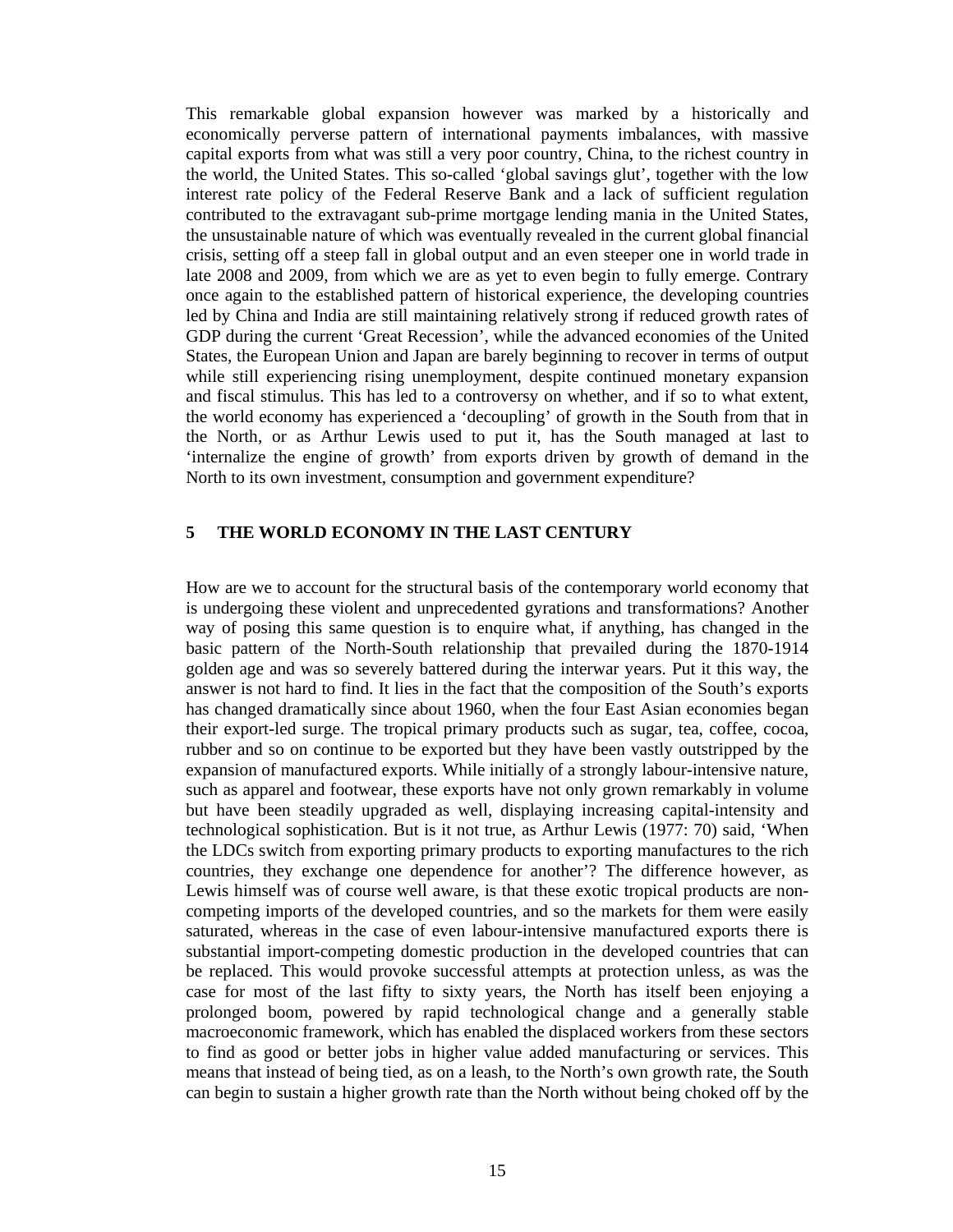inevitable adverse shift of the terms of trade against primary commodities that it experienced in earlier periods.

In terms of theory, this momentous historical shift in the North-South relationship can be expressed by structural change of the South's underlying economic model from complete dependence on primary production to increasing reliance on labour-intensive manufactured exports while still in the Lewisian 'dual economy' phase of its development, with unskilled wages remaining basically flat, followed by a transition to a Solovian phase of rising capital-labour ratios and real wages while 'climbing the ladder of comparative advantage' by exporting manufactures of increasing capitalintensity. The rather complex technical details of this process are expounded in Findlay (1973, chapters 5 and 6; 1984). The basic intuition lies in the difference between specializing on an export market that only grows at some fixed rate, resulting, if this is exceeded, in falling terms of trade and hence a lower rate of profit, and therefore also the rate of growth as a consequence of the Ricardian link between the two, and instead on the more or less unlimited market for manufactures that permits expansion at more or less constant terms of trade and hence rates of profit and growth. Thus, as was the case with the 'Gang of Four' and China today, the combination of a relatively low wage rate because of an underemployed agricultural hinterland and the ready availability of modern industrial technology through foreign direct investment or licensing agreements results in a high rate of profit accompanied by a very high rate of saving, so that the growth rate  $g = sr$  can itself rise into the double-digit range over one or even more decades before rising wage-rates and diminishing returns to capital begin to slow it down after the horizontal supply curve of labour starts to slope upwards and the Solovian phase is entered, marking the structural convergence of the developing to the already developed countries.

Ultimately, of course, each of the South's economies will also need to raise the productivity of its relatively backward agricultural sector to further raise living standards and reduce poverty, while also reducing the dependence on foreign trade as the engine of growth. The developed world could easily absorb the exports of the four pioneering East Asian manufactured exporters, but it will certainly not be as easy to do the same with the 1.3 billion Chinese and almost as many Indians waiting in the wings without experiencing some strong protectionist backlash. In this respect an 'inward' turn to China's development efforts by building up infrastructure and promoting investment in the central and western provinces and regions would be salutary, rather than the continued 'invasion' of overseas markets. In a very interesting WIDER Research Paper, Fang Cai (2008) of the Chinese Academy of Social Sciences has applied the Lewis model to China and argues that the critical upward turning point of the labour supply curve will soon be reached, requiring profound changes in the institutional framework and development strategy.

Nothing said here implies that specialization on primary production and exports, if in accordance with a country's comparative advantage, would be somehow detrimental to development and should be countered by protection to industry. History abounds with examples of initial primary specialization, often leading eventually to a greater reliance on manufactured exports. Britain after all was long an exporter of raw wool before Edward III's export tax on that commodity to finance the Hundred Years War gave 'effective protection' to the nascent woollen cloth industry. Germany and the United States were mainly agricultural exporters until quite late in the nineteenth century, if not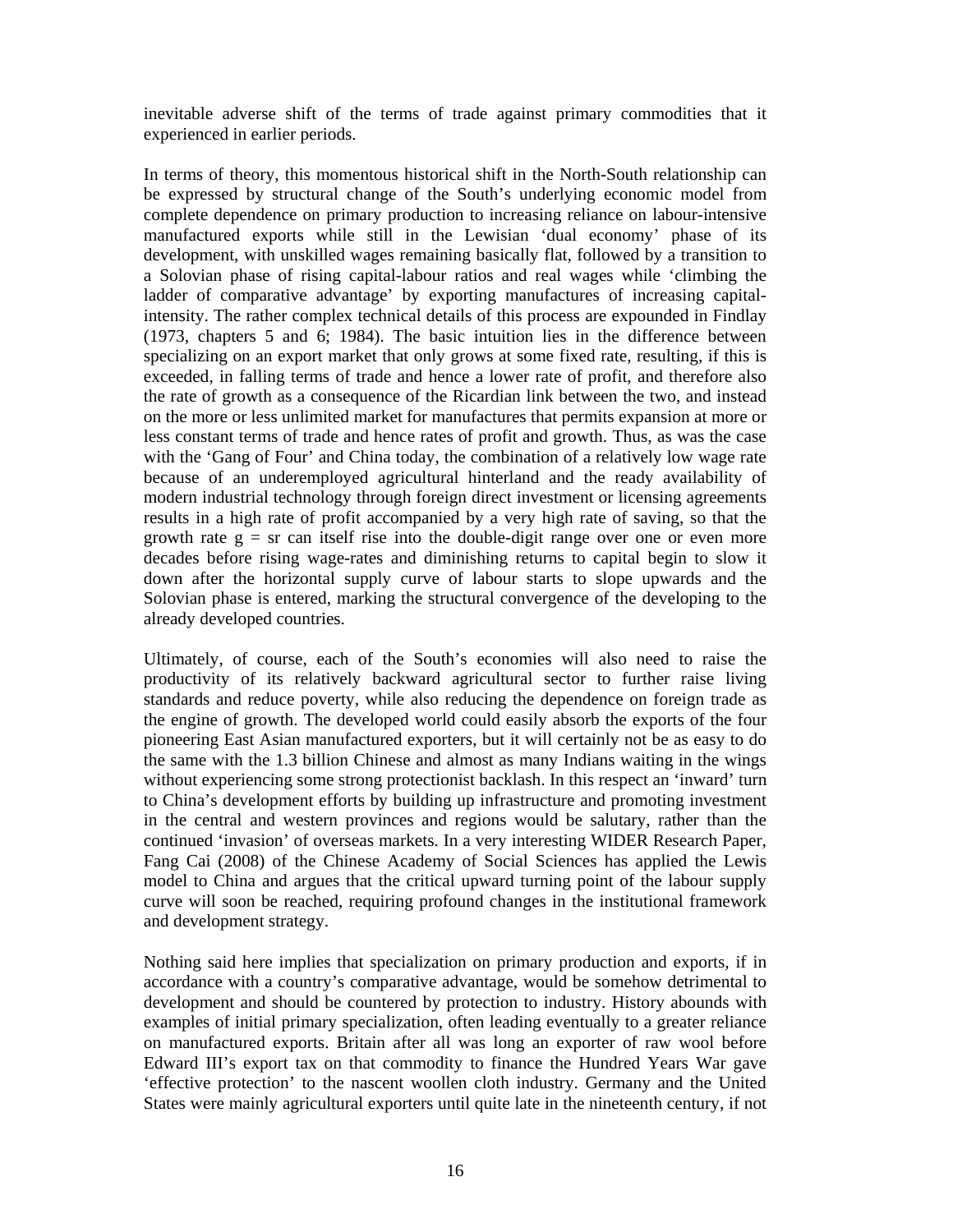even later in the latter case. Sweden and Finland with timber and Japan with raw silk are other notable examples of beneficial initial primary specialization prior to reliance on manufacturing. In the contemporary world countries like Brazil, Thailand and Malaysia have all initially prospered through primary exports before emerging as substantial exporters of manufactures as well. Primary exports can not only be sustained, but grow absolutely in volume and value, even if they are eventually outstripped by a wider and more diverse range of manufactured goods in the export lists. On the other hand China and India were very early leading world exporters of manufactures with their silk and cottons, before they exported tea and jute, so that their current emerging roles in the world economy are to some extent a reversion to past historical patterns.

Pride of place among all contemporary primary exports must of course go to petroleum and natural gas, the fossil fuels along with coal that have been the foundation of the 'mineral-based energy economy' ushered in by the Industrial Revolution. Coal, because of its bulk and weight relative to its value, has usually been used as an essential industrial input close to the source rather than exported over long distances to provide energy elsewhere. The same was the case with iron ore before the advent of the container ship. Oil however has long been exported from the vast oilfields of the Middle East to the industrial world, now increasingly including China and India, as the Industrial Revolution that began in Britain around 1800 has eventually made its way around most of the globe, raising living standards and reducing poverty on an unprecedented scale, but also increasing in even greater proportion the demands on already scarce global natural resources.

As pointed out by Wrigley (1988), this vast increase in the energy resources available to humanity made possible the exponential growth of the world economy over the past two centuries and the release from the spectre of the stationary state that so haunted the Classical economists from Malthus and Ricardo to John Stuart Mill. As we now know all too well, however, the cost of this reliance on fossil fuels in terms of the ongoing and seemingly irreversible damage to the global climate and environment has made this a crucial aspect of the trade-development nexus, marking more sharply than anything else the advent of 'modernity', perhaps the ultimate Faustian bargain that the human race will ever engage in.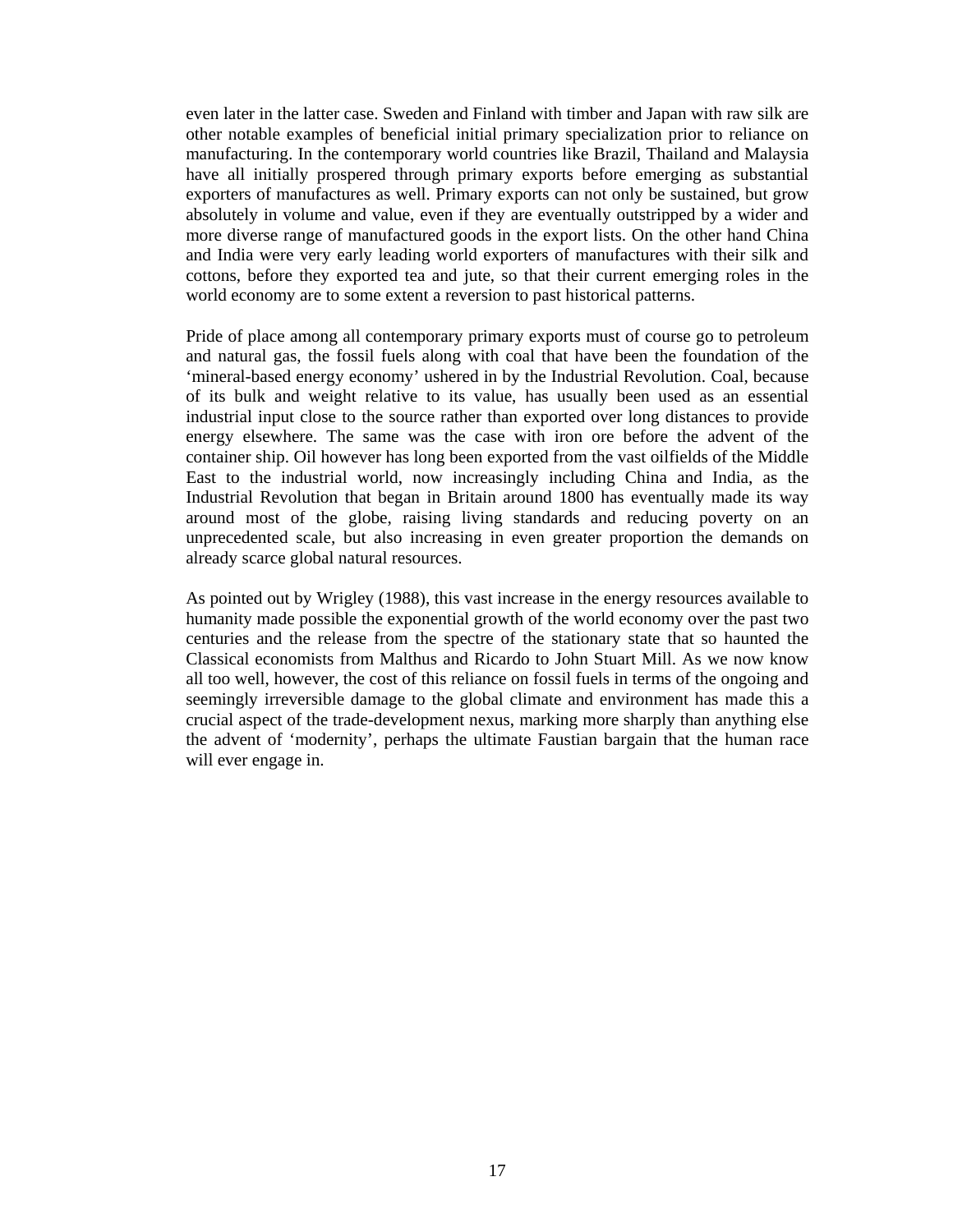#### **REFERENCES**

- Abu-Lughod, J. L. (1989). *Before European Hegemony: The World System AD 1250- 1350*. Oxford: Oxford University Press.
- Bhagwati, J. N. (1958). 'Immiserizing Growth: A Geometrical Note'. *Review of Economic Studies*, 25: 201–05.
- Bhagwati, J. N. (1978). *Anatomy and Consequences of Trade Control Regimes*. New York: Ballinger.
- Braudel, F. (1975). *The Mediterranean and the Mediterranean World in the Age of Philip II.* Vol. 1, London: Collins.
- Burgstaller, A., and N. Saavedra-Rivano (1984). 'Capital Mobility and Growth in the North-South Model'. *Journal of Development Economics*, 15: 213–37.
- Cai, F. (2008). 'Approaching a Triumphal Span: How Far is China Towards its Lewisian Turning Point?'. WIDER Research Paper No. 2008/09.
- Darity, W. A. (1982). 'A General Equilibrium Model of the 18th Century Slave Trade'. In P. Uselding (ed.), *Research in Economic History*, Vol. 7. Greenwich, CT: JAI Press.
- Day, J. (1978). 'The Great Bullion Famine of the Fifteenth Century'. *Past and Present*, 79: 3–54.
- Di Tella, G. (1982). 'The Economics of the Frontier'. In C. P. Kindleberger and G. Di Tella (eds), *Economics in the Long View*, Vol. 1. London: Macmillan.
- Engerman, S. L. (1972). 'The Slave Trade and British Capital Formation in the Eighteenth Century: A Comment on the Williams Thesis'. *Business History Review*, 46: 430–43.
- Findlay, R. (1970). 'Factor Proportions and Comparative Advantage in the Long Run'. *Journal of Political Economy*, 78: 27–34.
- Findlay, R. (1973). *International Trade and Development Theory*. New York: Columbia University Press.
- Findlay, R. (1974). 'Relative Prices, Growth and Trade in a Simple Ricardian System'. *Economica*, 41: 1–13.
- Findlay, R. (1978). 'Relative Backwardness, Direct Foreign Investment and the Transfer of Technology: A Simple Dynamic Model'. *Quarterly Journal of Economics*, 92: 1– 16.
- Findlay, R. (1980). 'The Terms of Trade and Equilibrium Growth in the World Economy'. *American Economic Review*, 70: 291–99.
- Findlay, R. (1982). 'Trade and Growth in the Industrial Revolution'. In C. P. Kindleberger and G. Di Tella (eds), *Economics in the Long View*, Vol. 1. London: Macmillan.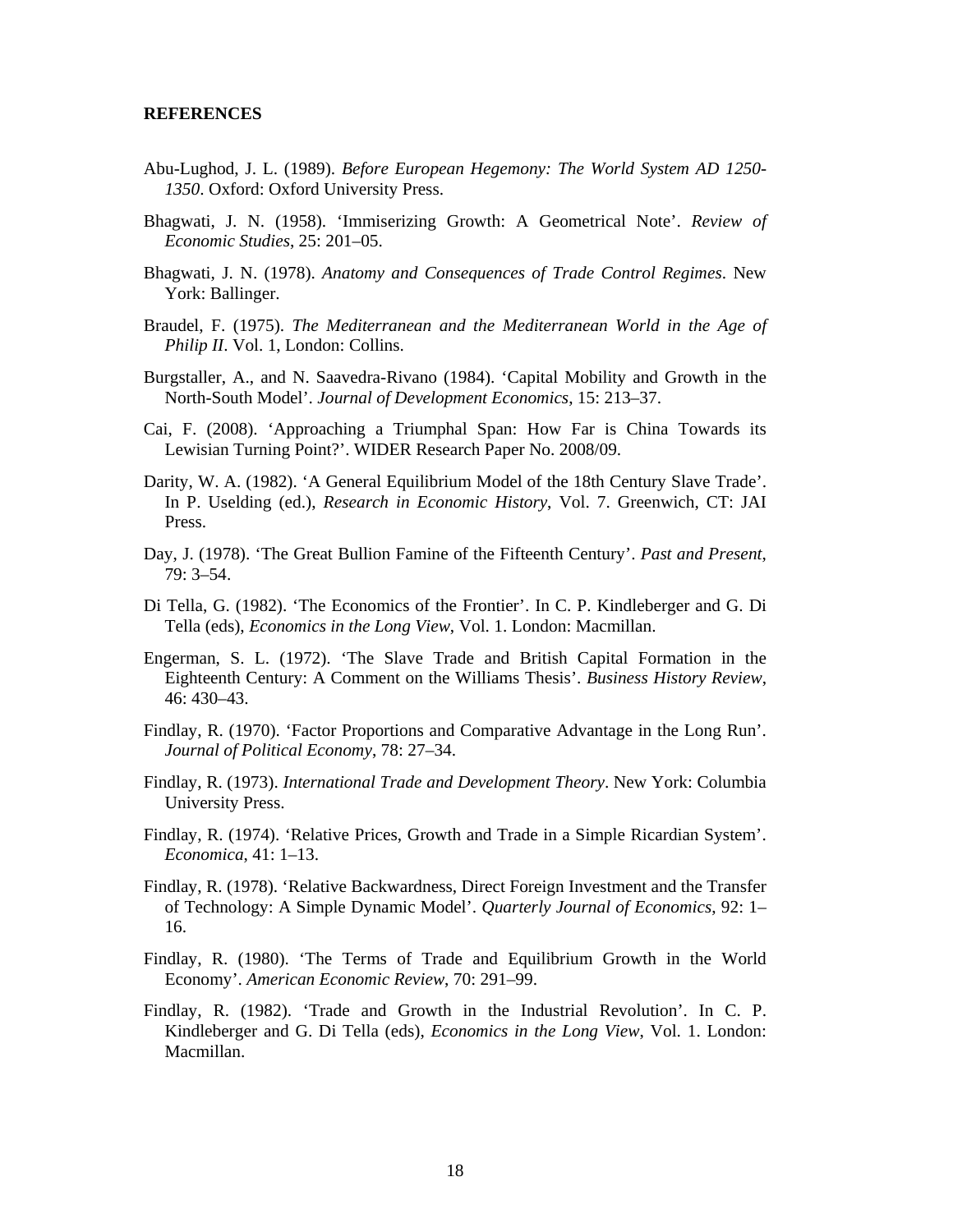- Findlay, R. (1984). 'Growth and Development in Trade Models'. In R. W. Jones and P. B. Kenen (eds), *Handbook of International Economics*, Vol. 1. Amsterdam: North-Holland.
- Findlay, R. (1989). 'North-South Models and the Evolution of Global Interdependence'. In G. Calvo, R. Findlay, P. Kouri and J. Braga de Macedo (eds), *Debt, Stabilization and Development*. Oxford: Basil Blackwell.
- Findlay, R. (1990). 'The Triangular Trade and the Atlantic Economy of the Eighteenth Century: A Simple General Equilibrium Model'. *Essays in International Finance*, 177. Princeton University, Princeton, NJ: International Finance Section.
- Findlay, R. (1993). 'International Trade and Factor Mobility with an Endogenous Land Frontier: Some General Equilibrium Implications of Christopher Columbus'. In W. J. Ethier, G. Helpman and P. Neary (eds), *Theory, Policy and Dynamics in International Trade*. Cambridge: Cambridge University Press.
- Findlay, R. (1995). *Factor Proportions, Trade and Growth*. Cambridge MA: MIT Press.
- Findlay, R. (1996). 'Territorial Expansion and the Limits of Empire'. In M. Garfinkel and S. Skaperdas (eds), *The Political Economy of Conflict and Appropriation*. Cambridge: Cambridge University Press.
- Findlay, R., and H. Grubert (1959). 'Factor Intensities, Technological Progress and the Terms of Trade'. *Oxford Economic Papers*, 11: 111–21.
- Findlay, R., and M. Lundahl (1999). 'Resource-led Growth in a Long-Term Perspective: The Relevance of the 1870-1914 Experience for Today's Developing Economies'. WIDER Working Paper, 162.
- Findlay, R., and M. Lundahl (2002). 'Towards a Factor Proportions Approach to Economic History: Population, Precious Metals and Prices from the Black Death to the Price Revolution'. In R. Findlay, L. Jonung and M. Lundahl (eds), *Bertil Ohlin: A Centennial Celebration (1899-1999)*. MIT Press.
- Findlay, R., and M. Lundahl (2006). 'The First Globalization Episode: The Creation of the Mongol Empire or the Economics of Chinggis Khan'. In G. Therborn and H. H. Khonker (eds), *Asia and Europe in Globalization: Continents, Regions and Nations*. Leiden: Brill.
- Findlay, R., and K. H. O'Rourke (2007). *Power and Plenty: Trade, War and the World Economy in the Second Millennium*. Princeton NJ: Princeton University Press.
- Fogel, R. W., and S. Engerman (1974). *Time on the Cross*. Boston MA: Little and Brown.
- Harley, C. K. (1978). 'Western Settlement and the Price of Wheat 1872-1913'. *Journal of Economic History*, 38: 865–78.
- Herlihy, D. (1997). *The Black Death and the Transformation of the West*. Cambridge, MA: Harvard University Press.
- Hicks, J. R. (1953). 'An Inaugural Lecture'. *Oxford Economic Papers*, 5: 117–35.
- Inikori, J. (2002). *Africans and the Industrial Revolution in England: A Study in International Trade and Economic Development*. Cambridge: Cambridge University Press.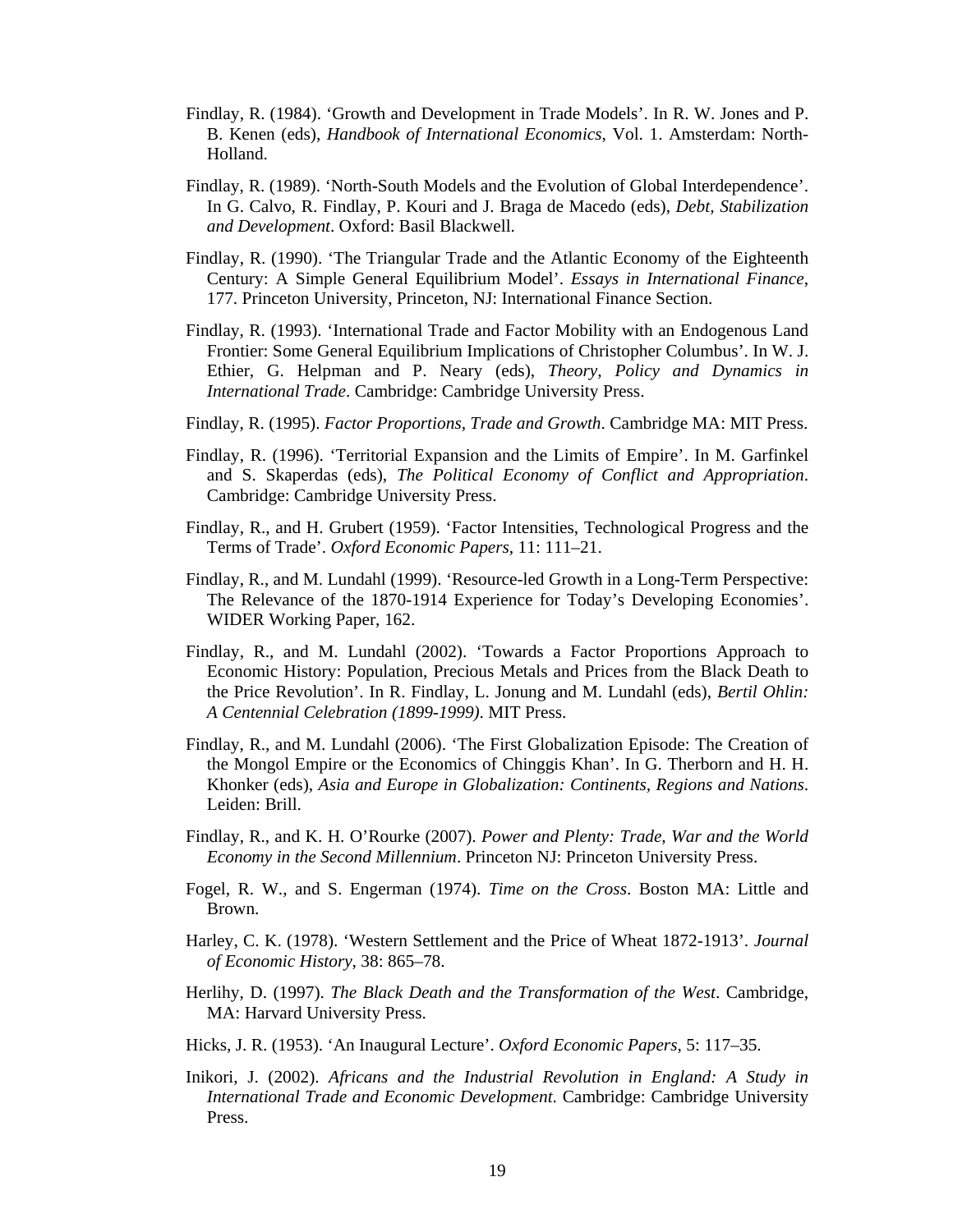- Irwin, D. A. (1988). 'Welfare Effects of British Free Trade: Debate and Evidence from the 1840s'. *Journal of Political Economy*, 96: 1142–64.
- Johnson, H. G. (1955). 'Economic Expansion and International Trade'. *Manchester School*, 23: 95–112.
- Kindleberger, C. P. (1996). *World Economic Primacy 1500-1990*. Oxford: Oxford University Press.
- Krueger, A. O. (1978). *Liberalization Attempts and Consequences*. New York: Ballinger.
- Lewis, W. A. (1954). 'Economic Development with Unlimited Supplies of Labor'. *Manchester School*, 21: 139–91.
- Lewis, W. A. (1977). *The Evolution of the International Economic Order*. Princeton, NJ: Princeton University Press.
- Little, I. M. D, T. Scitovsky, and M. F. Scott (1970). *Industry and Trade in Some Developing Countries*. Oxford: Oxford University Press.
- Lopez, R. S., H. A. Miskimin, and A. L. Udovitch (1970). 'England to Egypt 1350- 1500: Long-term Trends and Long-distance Trade'. In M. A. Cook (ed.), *Studies in the Economic History of the Middle East*. Oxford: Oxford University Press.
- McEvedy, C., and R. Jones (1978). *Atlas of World Population History*. Harmondsworth: Penguin Books.
- Nayyar, D. (2009). 'Developing Countries in the World Economy: The Future in the Past?'. WIDER Annual Lecture 12, WIDER, Helsinki.
- Needham, J. (1954). *Science and Civilization in China*, Vol. 1. Cambridge: Cambridge University Press.
- Oniki, H., and H. Uzawa (1965). 'Patterns of Trade and Investment in a Dynamic Model of International Trade'. *Review of Economic Studies*, 32: 15–38.
- O'Rourke, K. H. (1997). 'The European Grain Invasion 1870-1913'. *Journal of Economic History*, 57: 775–801.
- Pasinetti, L. M. (1960). 'A Mathematical Formulation of the Ricardian System'. *Review of Economic Studies*, 27: 78–98.
- Prebisch, R. (1950). *The Economic Development of Latin America and its Principal Problems*. New York: United Nations.
- Reid, A. (1990). 'An "Age of Commerce" in Southeast Asian History'. *Modern Asian Studies*, 24: 1–30.
- Reid, A. (1993). 'Southeast Asia in the Age of Commerce 1450-1680', Vol. 2, *Expansion and Crisis*. New Haven, CT: Yale University Press.
- Ricardo, D. (1951). 'On the Principles of Political Economy and Taxation', Vol. 1, *The Works and Correspondence of David Ricardo* by P. Sraffa and M. H. Dobb (eds). Cambridge: Cambridge University Press (first published 1817).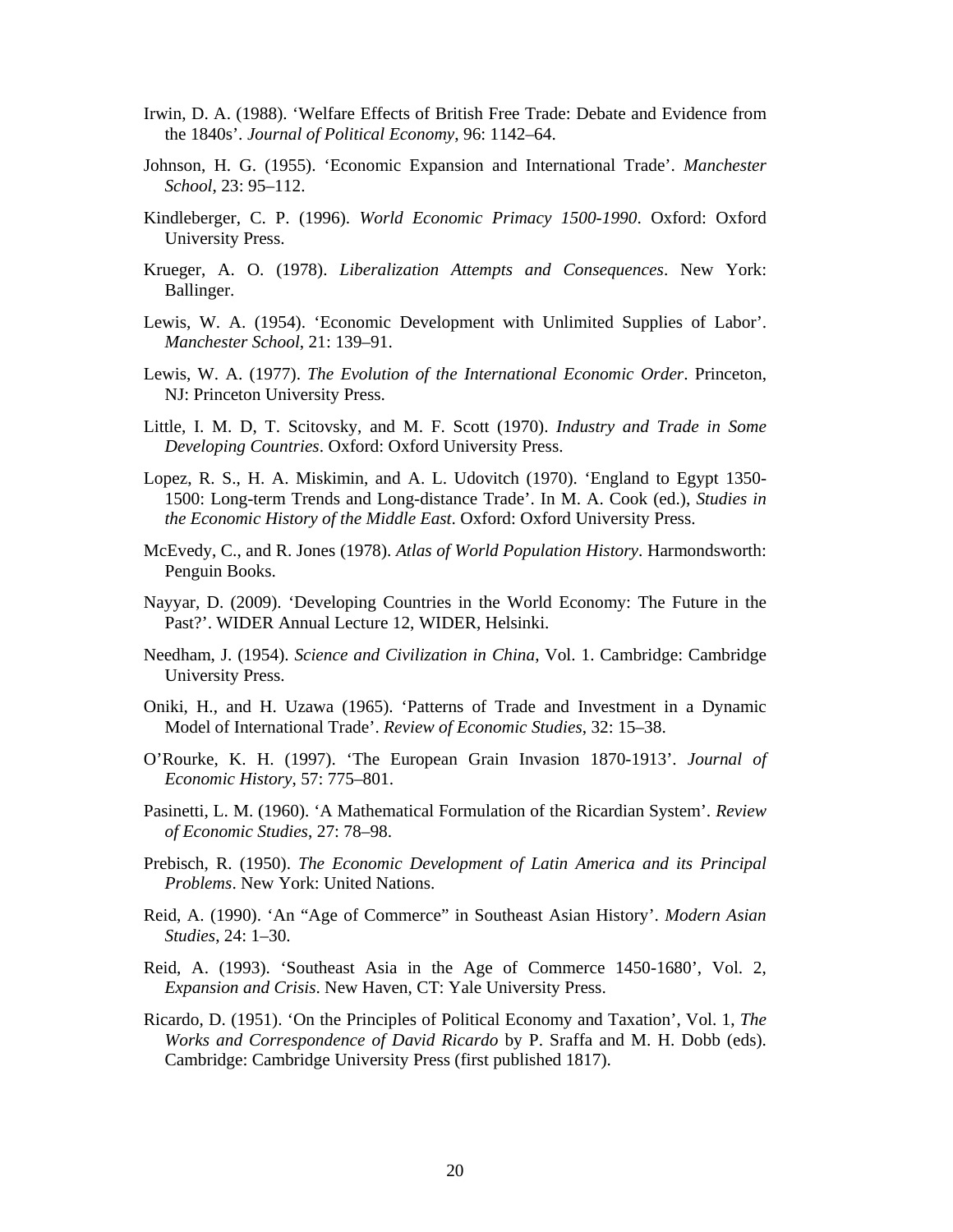- Ricardo, D. (1951). 'An Essay on the Influence of a Low Price of Corn on the Profits of Stock', Vol. IV, *The Works and Correspondence of David Ricardo* by P. Sraffa and M. H. Dobb (eds). Cambridge: Cambridge University Press (first published 1815).
- Robertson, D. H. (1938). 'The Future of International Trade'. *Economic Journal*, 48: 1– 14.
- Rybczynski, T. M. (1955). 'Factor Endowment and Relative Commodity Prices'. *Economica*, 22: 336–41.
- Singer, H. W. (1950). 'The Distribution of Gains between Borrowing and Investing Countries'. *American Economic Review*, 40: 473–85.
- Smith, A. (1976). *An Inquiry into the Nature and Causes of the Wealth of Nations*. Chicago, IL: University of Chicago Press (first published 1776).
- Solow, B. L. (1985). 'Caribbean Slavery and British Growth: the Eric Williams Hypothesis'. *Journal of Development Economics*, 17: 99–115.
- Solow, B. L. (1987). 'Capitalism and Slavery in the Exceedingly Long Run'. *Journal of Interdisciplinary History*, 17: 711–37.
- Solow, R. M. (1956). 'A Contribution to the Theory of Economic Growth'. *Quarterly Journal of Economics*, 70: 65–94.
- Swan, T. W. (1956). 'Economic Growth and Capital Accumulation'. *Economic Record*, 32: 334–61.
- Wang, J. Y., and M. Blomstrom (1992). 'Foreign Investment and Technology Transfer: A Simple Model'. *European Economic Review*, 36: 137–55.
- Williams, E. (1944). *Capitalism and Slavery*. University of North Carolina Press, Chapel Hill (reprinted Capricorn Press: New York 1966).
- Wooton, I. (1985). 'Labor Migration in a Model of North-South Trade'. *Economic Modelling*, 2: 339–46.
- Wrigley, E. A. (1988). *Continuity, Chance and Change: The Character of the Industrial Revolution in England*. Cambridge: Cambridge University Press.